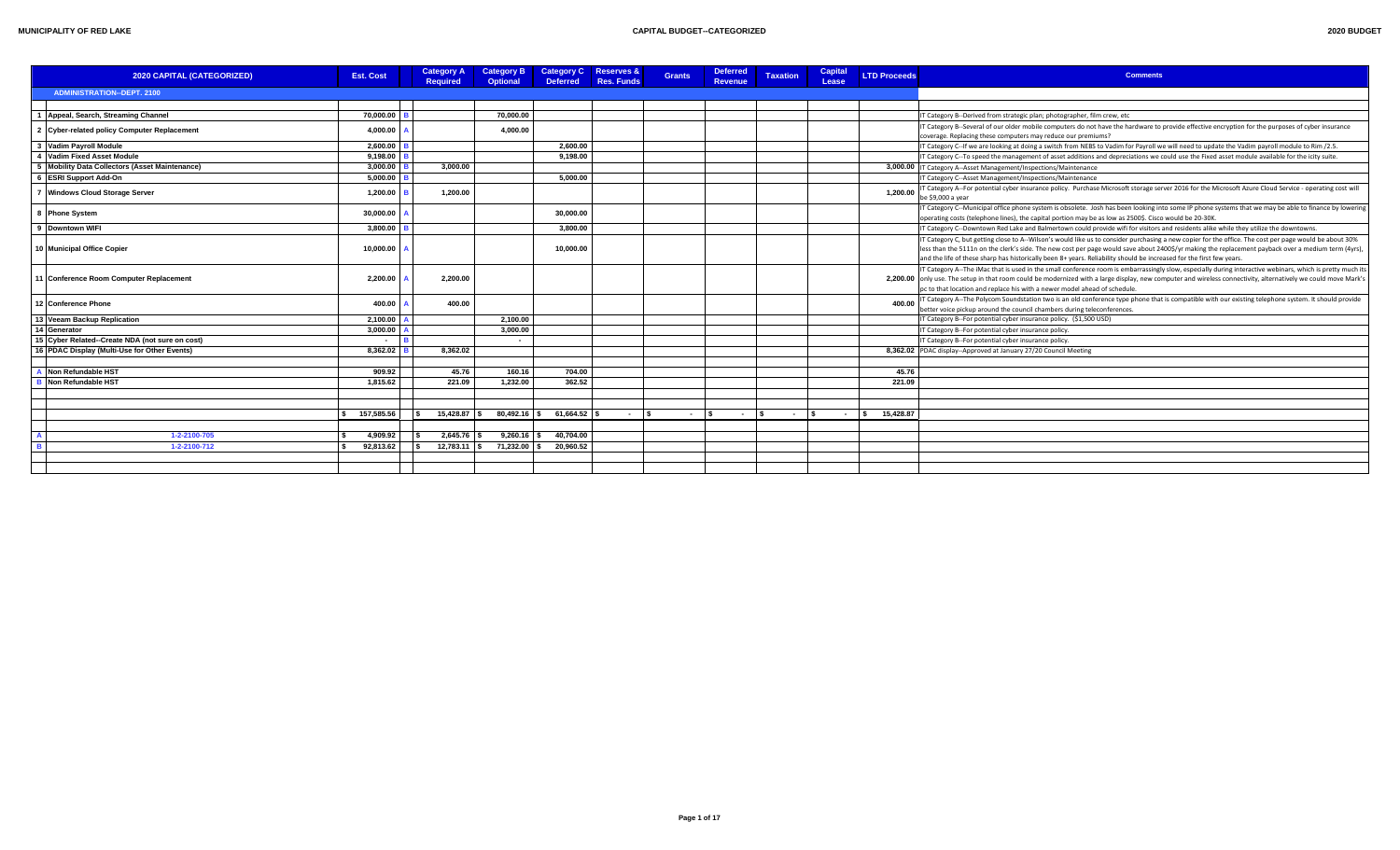| 2020 BUDGET |  |
|-------------|--|
|             |  |

| 2020 CAPITAL (CATEGORIZED)                            | <b>Est. Cost</b>        |     | <b>Category A</b><br><b>Required</b>     | <b>Category B</b><br>Optional | <b>Category C</b><br><b>Deferred</b> | <b>Reserves &amp;</b><br><b>Res. Funds</b> | <b>Grants</b> | <b>Deferred</b><br>Revenue | <b>Taxation</b> | <b>Capital</b><br>Lease | <b>LTD Proceeds</b> | <b>Comments</b>                                                                                                                                                                                                                                                                                                                                                                                                                                                                                                            |
|-------------------------------------------------------|-------------------------|-----|------------------------------------------|-------------------------------|--------------------------------------|--------------------------------------------|---------------|----------------------------|-----------------|-------------------------|---------------------|----------------------------------------------------------------------------------------------------------------------------------------------------------------------------------------------------------------------------------------------------------------------------------------------------------------------------------------------------------------------------------------------------------------------------------------------------------------------------------------------------------------------------|
| FIRE DEPARTMENT--DEPT. 2200                           |                         |     |                                          |                               |                                      |                                            |               |                            |                 |                         |                     |                                                                                                                                                                                                                                                                                                                                                                                                                                                                                                                            |
|                                                       |                         |     |                                          |                               |                                      |                                            |               |                            |                 |                         |                     |                                                                                                                                                                                                                                                                                                                                                                                                                                                                                                                            |
| 1 Pumper                                              | 550,000.00              |     |                                          | 550,000.00                    |                                      |                                            |               |                            |                 |                         |                     |                                                                                                                                                                                                                                                                                                                                                                                                                                                                                                                            |
| 2 Pumper Tanker                                       | 550,000.00              |     |                                          |                               | 550,000.00                           |                                            |               |                            |                 |                         |                     |                                                                                                                                                                                                                                                                                                                                                                                                                                                                                                                            |
| $\mathbf{3}$<br><b>Personal Protective Equipment</b>  | 43,493.60               |     | 26,911.04                                | 16,582.56                     |                                      |                                            |               |                            |                 |                         |                     | 26,911.04 \$26,911.04 is Turnout Gear that is an A, but the SCBA Cylinders are a B for 16,582.56                                                                                                                                                                                                                                                                                                                                                                                                                           |
| 4 Fire Fighting Equipment                             | 70,862.58               |     | 14,189.00                                | 56,673.58                     |                                      |                                            |               |                            |                 |                         |                     | 14,189.00 \$20,170 for thermal imaging cameras (TIC) in B category                                                                                                                                                                                                                                                                                                                                                                                                                                                         |
| <b>Turnout Gear Washers &amp; Dryers</b>              | 24,500.00               |     |                                          | 24,500.00                     |                                      |                                            |               |                            |                 |                         |                     |                                                                                                                                                                                                                                                                                                                                                                                                                                                                                                                            |
| 6 Backup Generators St 1 & St 2                       | 32,022.80               |     |                                          | 32,022.80                     |                                      |                                            |               |                            |                 |                         |                     |                                                                                                                                                                                                                                                                                                                                                                                                                                                                                                                            |
| 7 Exhaust Removal System                              | 24,347.00               |     |                                          | 24,347.00                     |                                      |                                            |               |                            |                 |                         |                     |                                                                                                                                                                                                                                                                                                                                                                                                                                                                                                                            |
| 8 Communications                                      | 11,668.22               |     | 11,668.22                                |                               |                                      |                                            |               |                            |                 |                         | 11,668.22           |                                                                                                                                                                                                                                                                                                                                                                                                                                                                                                                            |
| 9 Wildfire Equipment                                  | 6,000.00                |     |                                          | 6,000.00                      |                                      |                                            |               |                            |                 |                         |                     |                                                                                                                                                                                                                                                                                                                                                                                                                                                                                                                            |
| 10 Building Repair & Maintenance                      | 64,240.00               |     |                                          | 64,240.00                     |                                      |                                            |               |                            |                 |                         |                     |                                                                                                                                                                                                                                                                                                                                                                                                                                                                                                                            |
| 11 Breathing Air Compressor                           | 50,359.24               |     |                                          |                               | 50,359.24                            |                                            |               |                            |                 |                         |                     |                                                                                                                                                                                                                                                                                                                                                                                                                                                                                                                            |
| 12 Rescue replace 1-2                                 | 500,000.00              |     |                                          |                               | 500,000.00                           |                                            |               |                            |                 |                         |                     |                                                                                                                                                                                                                                                                                                                                                                                                                                                                                                                            |
| 13 Rescue replace 4-2<br>14 Balmertown Fire Hall Roof | 500,000.00<br>29,500.00 |     | 29,500.00                                |                               | 500,000.00                           |                                            |               |                            |                 |                         |                     |                                                                                                                                                                                                                                                                                                                                                                                                                                                                                                                            |
|                                                       |                         |     |                                          |                               |                                      |                                            |               |                            |                 |                         |                     | 29,500.00 Roof leaks due to poor expansion of the building                                                                                                                                                                                                                                                                                                                                                                                                                                                                 |
| 15 Repair/Replace Computer                            | 1,000.00                |     | 1,000.00                                 |                               |                                      |                                            |               |                            |                 |                         | 1,000.00            | Category A--The mainboard of the FD Training laptop failed last month, this unit could be repaired but would not contain the necessary hardware for<br>effective encryption. Replacement may be a better option than repair.                                                                                                                                                                                                                                                                                               |
| 16 FirePro2 Fire Department Management Software       | 8,000.00                |     |                                          | 8,000.00                      |                                      |                                            |               |                            |                 |                         |                     | Category B-To streamline reporting requirements, attendance, equipment tracking and training the fire department could utilize the fire pro software.<br>Reports can be auto submitted to reporting agencies, incident reports can be tracked centrally, providing the chief good oversight into the various halls.                                                                                                                                                                                                        |
|                                                       |                         |     |                                          |                               |                                      |                                            |               |                            |                 |                         |                     |                                                                                                                                                                                                                                                                                                                                                                                                                                                                                                                            |
|                                                       |                         |     |                                          |                               |                                      |                                            |               |                            |                 |                         |                     |                                                                                                                                                                                                                                                                                                                                                                                                                                                                                                                            |
|                                                       | \$2,465,993.44          |     | 83,268.26 \$782,365.94 \$1,600,359.24 \$ |                               |                                      | $\sim$ $\sim$                              | $ \vert$ \$   | $ \sqrt{2}$                | $ \sqrt{s}$     | $-$ \$                  | 83,268.26           |                                                                                                                                                                                                                                                                                                                                                                                                                                                                                                                            |
|                                                       |                         |     |                                          |                               |                                      |                                            |               |                            |                 |                         |                     |                                                                                                                                                                                                                                                                                                                                                                                                                                                                                                                            |
| HST 100% Refundable                                   |                         |     |                                          |                               |                                      |                                            |               |                            |                 |                         |                     |                                                                                                                                                                                                                                                                                                                                                                                                                                                                                                                            |
|                                                       |                         |     |                                          |                               |                                      |                                            |               |                            |                 |                         |                     |                                                                                                                                                                                                                                                                                                                                                                                                                                                                                                                            |
| 1-2-2200-700                                          | \$ 113,087.00           |     | $-$ \$ 113,087.00                        |                               | $\sim$                               |                                            |               |                            |                 |                         |                     |                                                                                                                                                                                                                                                                                                                                                                                                                                                                                                                            |
| 1-2-2200-705                                          | \$2,352,906.44          | ۱s  | $83,268.26$ \$                           |                               | 669,278.94 \$1,600,359.24            |                                            |               |                            |                 |                         |                     |                                                                                                                                                                                                                                                                                                                                                                                                                                                                                                                            |
| 1-2-2200-712                                          | $\sim$                  | ۱s  | l s<br>$\sim$                            | $\sim$ $-$                    |                                      |                                            |               |                            |                 |                         |                     |                                                                                                                                                                                                                                                                                                                                                                                                                                                                                                                            |
|                                                       |                         |     |                                          |                               |                                      |                                            |               |                            |                 |                         |                     |                                                                                                                                                                                                                                                                                                                                                                                                                                                                                                                            |
|                                                       |                         |     |                                          |                               |                                      |                                            |               |                            |                 |                         |                     |                                                                                                                                                                                                                                                                                                                                                                                                                                                                                                                            |
| BY-LAW--DEPT. 2210                                    |                         |     |                                          |                               |                                      |                                            |               |                            |                 |                         |                     |                                                                                                                                                                                                                                                                                                                                                                                                                                                                                                                            |
|                                                       |                         |     |                                          |                               |                                      |                                            |               |                            |                 |                         |                     |                                                                                                                                                                                                                                                                                                                                                                                                                                                                                                                            |
| Computer                                              | 2,150.00                |     |                                          | 2,150.00                      |                                      |                                            |               |                            |                 |                         |                     | Category B--The by-law officer's workstation is due for replacement, the current laptop has mobility/power difficulties and does not have the tpm<br>hardware necessary to use the meaningful encryption required to protect the information on mobile computers. Currently when the bylaw officer does<br>field work they use the hr laptop, which inconvenient because it is used by various people to retrieve historical hr correspondence and information, also<br>having that information in the field is not ideal. |
|                                                       |                         |     |                                          |                               |                                      |                                            |               |                            |                 |                         |                     |                                                                                                                                                                                                                                                                                                                                                                                                                                                                                                                            |
|                                                       |                         |     |                                          |                               |                                      |                                            |               |                            |                 |                         |                     |                                                                                                                                                                                                                                                                                                                                                                                                                                                                                                                            |
| Non Refundable HST                                    | 37.84                   |     | $\sim$                                   | 37.84                         | $\sim 10^{-1}$                       |                                            |               |                            |                 |                         |                     |                                                                                                                                                                                                                                                                                                                                                                                                                                                                                                                            |
|                                                       |                         |     |                                          |                               |                                      |                                            |               |                            |                 |                         |                     |                                                                                                                                                                                                                                                                                                                                                                                                                                                                                                                            |
|                                                       | 2,187.84                |     | $ \vert$ \$                              | $2,187.84$ \$                 | $-$ s                                | $ \sqrt{s}$                                | $ s$          | $ \sqrt{5}$                | $ \sqrt{s}$     | $ \sqrt{s}$             | $\sim$              |                                                                                                                                                                                                                                                                                                                                                                                                                                                                                                                            |
|                                                       |                         |     |                                          |                               |                                      |                                            |               |                            |                 |                         |                     |                                                                                                                                                                                                                                                                                                                                                                                                                                                                                                                            |
| 1-2-2210-705                                          | 2,187.84                | ∣\$ | $ \sqrt{5}$                              | $2,187.84$ \$                 | $\sim$                               |                                            |               |                            |                 |                         |                     |                                                                                                                                                                                                                                                                                                                                                                                                                                                                                                                            |
|                                                       |                         |     |                                          |                               |                                      |                                            |               |                            |                 |                         |                     |                                                                                                                                                                                                                                                                                                                                                                                                                                                                                                                            |
|                                                       |                         |     |                                          |                               |                                      |                                            |               |                            |                 |                         |                     |                                                                                                                                                                                                                                                                                                                                                                                                                                                                                                                            |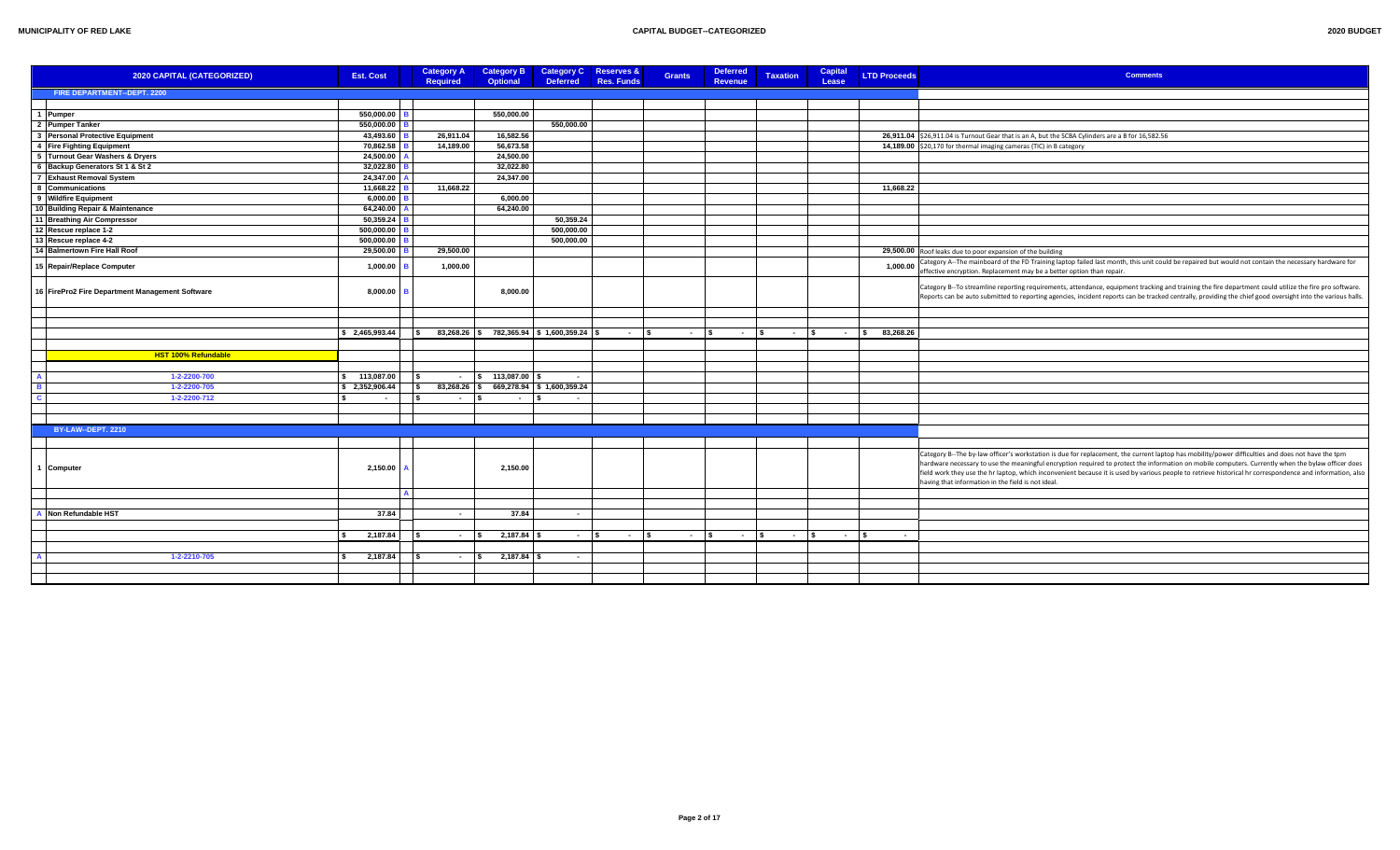| 2020 BUDGET |  |
|-------------|--|

| 2020 CAPITAL (CATEGORIZED)                       | <b>Est. Cost</b>         | <b>Category A</b><br><b>Required</b>                                          | <b>Category B</b><br><b>Optional</b> | <b>Category C</b><br><b>Deferred</b> | <b>Reserves &amp;</b><br><b>Res. Funds</b> | <b>Grants</b> | <b>Deferred</b><br>Revenue | <b>Taxation</b> | Capital<br>Lease | <b>LTD Proceeds</b> | <b>Comments</b>                                                                                                                                                                                                                                                                                                                                                                                           |
|--------------------------------------------------|--------------------------|-------------------------------------------------------------------------------|--------------------------------------|--------------------------------------|--------------------------------------------|---------------|----------------------------|-----------------|------------------|---------------------|-----------------------------------------------------------------------------------------------------------------------------------------------------------------------------------------------------------------------------------------------------------------------------------------------------------------------------------------------------------------------------------------------------------|
| <b>PUBLIC WORKS--DEPT. 2300</b>                  |                          |                                                                               |                                      |                                      |                                            |               |                            |                 |                  |                     |                                                                                                                                                                                                                                                                                                                                                                                                           |
|                                                  |                          |                                                                               |                                      |                                      |                                            |               |                            |                 |                  |                     |                                                                                                                                                                                                                                                                                                                                                                                                           |
| 1   PW Capital Improvements                      | 1,050.00                 | 3,775.75                                                                      |                                      |                                      |                                            |               |                            |                 |                  |                     | 3,775.75 Remainder of 2019 spend that could not be completed                                                                                                                                                                                                                                                                                                                                              |
| 2 Stationary Natural Gas Pressure Washer         | 14.400.00                | 14.400.00                                                                     |                                      |                                      |                                            |               | 14,400.00                  |                 |                  |                     | Vendor promised it by end of 2019, so we committed in 2019. Gas Tax funded. En route end of January 2020                                                                                                                                                                                                                                                                                                  |
| 3 Unit #2 Replacement (Grader) 2005              | 368,250.00               |                                                                               | 368,250.00                           |                                      |                                            |               |                            |                 |                  |                     |                                                                                                                                                                                                                                                                                                                                                                                                           |
| 4 Unit #11 Replacement (Tandem) 2005             | 45,000.00                | 45.000.00                                                                     | 226,000.00                           |                                      |                                            |               |                            |                 |                  |                     | 45,000.00 Rebuild at least, potentially 10 more years after rebuild, new is \$226,000, doing both would eliminate some truck rental costs                                                                                                                                                                                                                                                                 |
| 5 Unit #82 Replacement (Snowblower) 2001         | 105,000.00               |                                                                               | 105,000.00                           |                                      |                                            |               |                            |                 |                  |                     |                                                                                                                                                                                                                                                                                                                                                                                                           |
| 6 Unit #8 Replacement (Wheeled Excavator) 2005   | 486.417.93               |                                                                               | 486,417.93                           |                                      |                                            |               |                            |                 |                  |                     |                                                                                                                                                                                                                                                                                                                                                                                                           |
| 7 Unit #7 Replacement (Backhoe Loader) 1992      | 50,000.00                | 50,000.00                                                                     |                                      |                                      |                                            |               |                            |                 |                  |                     | 50,000.00 Purchase used (approximately \$50,000)                                                                                                                                                                                                                                                                                                                                                          |
| 8 Unit #28 Replacement (Landfill Compactor) 2003 | 617,562.25               |                                                                               | 617,562.25                           |                                      |                                            |               |                            |                 |                  |                     | On radar to purchase used                                                                                                                                                                                                                                                                                                                                                                                 |
| 9 Unit #20 Replacement (Fuel Truck) 2008         | 70,000.00                |                                                                               | 70,000.00                            |                                      |                                            |               |                            |                 |                  |                     |                                                                                                                                                                                                                                                                                                                                                                                                           |
| 10 Unit #47 Replacement (W+S Truck) 2011         | 70,000.00                |                                                                               | 70,000.00                            |                                      |                                            |               |                            |                 |                  |                     | Expected to last 2 more years                                                                                                                                                                                                                                                                                                                                                                             |
| 11 Unit #46 Replacement (Plow Truck/CIB) 2011    | 105,000.00               |                                                                               | 105,000.00                           |                                      |                                            |               |                            |                 |                  |                     | Replace with 1 ton & Dump body                                                                                                                                                                                                                                                                                                                                                                            |
| 12 Unit #24 Replacement (Supv. Truck) 2009       | 46.543.00                | 46.543.00                                                                     |                                      |                                      |                                            |               |                            |                 |                  |                     | 46,543.00 Island needs a truck, Todd's truck could go to the island where a truck is needed - vehicle for all service providers; replacement for Todd                                                                                                                                                                                                                                                     |
| 13 MT7 Trackless With Accessories                | 191,620.00               | 191,620.00                                                                    |                                      |                                      |                                            |               |                            |                 |                  |                     | 191,620.00  Includes snow blower, sander, folding plow, angle sweeper, pump and valve kit, reversing fan, heavy duty flail mower, duals for flail                                                                                                                                                                                                                                                         |
| 14 Asphalt Patching                              | 200,000.00               | 200.000.00                                                                    |                                      |                                      |                                            |               |                            |                 |                  |                     | 200,000.00 Current repairs consist of Centennial Park Trail, Norseman Carwash Parking, Brewis.                                                                                                                                                                                                                                                                                                            |
| 15 Line Painting                                 | 6.500.00                 | 6.500.00                                                                      |                                      |                                      |                                            |               |                            |                 |                  |                     | 6,500.00 Beyond 2019 existing painting will be difficult to locate                                                                                                                                                                                                                                                                                                                                        |
| 16 Fencing--PW Yard                              | 5,000.00                 | 5,000.00                                                                      |                                      |                                      |                                            |               |                            |                 |                  |                     | 5,000.00 containment of lower compound area                                                                                                                                                                                                                                                                                                                                                               |
| 17 Crack Sealing                                 | 20.000.00                | 20.000.00                                                                     |                                      |                                      |                                            |               |                            |                 |                  | 20.000.00           |                                                                                                                                                                                                                                                                                                                                                                                                           |
| 18 Bridge Repair--Howey Bay Road                 | 9,000.00                 | 9,000.00                                                                      |                                      |                                      |                                            |               |                            |                 |                  | 9,000.00            | Did not return to complete repairs in 2018 / with cancellation of crack sealing in 2019 / it was not feasible for them to complete bridge work                                                                                                                                                                                                                                                            |
| 19 Relocation of Car Hoist                       | 5,655.00                 |                                                                               | 5.655.00                             |                                      |                                            |               |                            |                 |                  |                     | Car hoist relocation to first bay. Current location in centre of main shop eliminates additional parking space for snow removal trucks/equipment (cold                                                                                                                                                                                                                                                    |
| 20 Reznor Gas Heater PW First Bay                | 10,000.00                |                                                                               | 10,000.00                            |                                      |                                            |               |                            |                 |                  |                     | starting issues)<br>Glycol system does not effectively heat first bay, waiting for estimate from licensed gas fitter                                                                                                                                                                                                                                                                                      |
| 21 C can with side doors                         | 16,000.00                |                                                                               | 16.000.00                            |                                      |                                            |               |                            |                 |                  |                     | similar to landfill drop off, storage at pw for signage barricades, water supplies                                                                                                                                                                                                                                                                                                                        |
| 22 C can (basic)                                 | 5,000.00                 | 5,000.00                                                                      |                                      |                                      |                                            |               |                            |                 |                  |                     | 5,000.00 storage of sewer supplies                                                                                                                                                                                                                                                                                                                                                                        |
| 23 Sidewalks                                     | 75.000.00                | 75.000.00                                                                     |                                      |                                      |                                            |               |                            |                 |                  |                     | 75,000.00 unistone replacement downtown red lake                                                                                                                                                                                                                                                                                                                                                          |
| 24 Sewer Camera Upgrade                          | 13,500.00                | 13,500.00                                                                     |                                      |                                      |                                            |               |                            |                 |                  |                     | 13,500.00 current system VHS with no ability to add data/ info, cannot apply to GIS                                                                                                                                                                                                                                                                                                                       |
| 25 Metal Detector                                | 2,000.00                 | 2.000.00                                                                      |                                      |                                      |                                            |               |                            |                 |                  | 2,000.00            |                                                                                                                                                                                                                                                                                                                                                                                                           |
| 26 Dual slope level / machine control            | 8.000.00                 | 8.000.00                                                                      |                                      |                                      |                                            |               |                            |                 |                  |                     | 8,000.00 Borrowed unit no longer available, required for earth work projects / infrastructure replacent                                                                                                                                                                                                                                                                                                   |
| 27 Envirosight JetScan                           | 18,000.00                |                                                                               | 18,000.00                            |                                      |                                            |               |                            |                 |                  |                     | Unless outsourced we do not have the ability to inspect main sewer.                                                                                                                                                                                                                                                                                                                                       |
| 28 Topcon Survey Drone                           | 22,000.00                |                                                                               |                                      | 22,000.00                            |                                            |               |                            |                 |                  |                     | T Category C--An aerial Mapping drone would provide a way to acquire updated aerial photography for where aerial mapping has not been provided by<br>Goldcorp (red lake, Chukuni, Madsen, Mckenzie island, parts of Cochenour). We would also be able to schedule regular mapping intervals and get<br>ipdates to the imagery more frequently, allowing us to track changes to property and other assets. |
| 29 Wireless Bridge to Fire Department            | 400.00                   | 400.00                                                                        |                                      |                                      |                                            |               |                            |                 |                  |                     | 400.00 Save cost of internet at Public Works--payback is less than a year                                                                                                                                                                                                                                                                                                                                 |
| 30 Streetscan/Sidewalkscan                       | 14.120.00                |                                                                               | 14.120.00                            |                                      |                                            |               |                            |                 |                  |                     | - \$11,840 for streetscan; \$2,280 is a sidewalk scan - deferred to 2021 and after major road project completed                                                                                                                                                                                                                                                                                           |
|                                                  |                          |                                                                               |                                      |                                      |                                            |               |                            |                 |                  |                     |                                                                                                                                                                                                                                                                                                                                                                                                           |
| Non Refundable HST                               | 388.08                   | 154.45                                                                        | 281.60                               | $\sim$ $-$                           | $\sim$                                     |               | $\sim$                     |                 |                  | 154.45              |                                                                                                                                                                                                                                                                                                                                                                                                           |
| Non Refundable HST                               | 39.588.53                | 6.537.75                                                                      | 36.641.18                            | 387.20                               | $\sim$                                     |               | 253.44                     |                 |                  | 6.284.31            |                                                                                                                                                                                                                                                                                                                                                                                                           |
| Non Refundable HST                               | 158.40                   | 158.40                                                                        | $\sim$                               | $\sim$                               | $\sim$                                     |               | $\sim$                     |                 |                  | 158.40              |                                                                                                                                                                                                                                                                                                                                                                                                           |
| Non Refundable HST                               | 1,320.00                 | 1,320.00                                                                      | $\sim$                               | $\sim$                               | $\sim$                                     |               | $\sim$                     |                 |                  | 1,320.00            |                                                                                                                                                                                                                                                                                                                                                                                                           |
| Non Refundable HST                               | 248.51                   | $\sim$                                                                        | 248.51                               | $\sim$                               | $\sim$                                     |               | $\sim$                     |                 |                  | $\sim$              |                                                                                                                                                                                                                                                                                                                                                                                                           |
| Non Refundable HST                               |                          | $\sim$                                                                        | $\sim$                               | $\sim$                               | $\sim$                                     |               | $\sim$                     |                 |                  | $\sim$              |                                                                                                                                                                                                                                                                                                                                                                                                           |
| Non Refundable HST                               | 352.00                   | 352.00                                                                        | $\sim$                               | $\sim$                               | $\sim$                                     |               | $\sim$                     |                 |                  | 352.00              |                                                                                                                                                                                                                                                                                                                                                                                                           |
| Non Refundable HST                               | 88.00                    | 88.00                                                                         | $\sim$                               | $\sim$                               | $\sim$                                     |               | $\sim$                     |                 |                  | 88.00               |                                                                                                                                                                                                                                                                                                                                                                                                           |
| Non Refundable HST                               | 3.634.40                 | 3.634.40                                                                      | $\sim$                               | $\sim$                               | $\sim$                                     |               | $\sim$                     |                 |                  | 3.634.40            |                                                                                                                                                                                                                                                                                                                                                                                                           |
|                                                  |                          |                                                                               |                                      |                                      |                                            |               |                            |                 |                  |                     |                                                                                                                                                                                                                                                                                                                                                                                                           |
|                                                  | \$2,646,796.10           | $\vert$ \$ 707,983.76 $\vert$ \$ 2,149,176.47 $\vert$ \$ 22,387.20 $\vert$ \$ |                                      |                                      | $ \sqrt{5}$                                |               | $-$ \$ 14,653.44 \$        | $-$ \$          |                  | $-$ \$ 693,330.32   |                                                                                                                                                                                                                                                                                                                                                                                                           |
|                                                  |                          |                                                                               |                                      |                                      |                                            |               |                            |                 |                  |                     |                                                                                                                                                                                                                                                                                                                                                                                                           |
| 1-2-2300-700                                     | 22,438.08                | $8,930.21$ \$<br>١s                                                           | 16,281.60                            | $\sim$                               |                                            |               |                            |                 |                  |                     |                                                                                                                                                                                                                                                                                                                                                                                                           |
| 1-2-2300-705                                     | \$2,288,936.71           | ls.                                                                           | 378,000.75 \$2,118,526.36            | 22,387.20<br>∣\$.                    |                                            |               |                            |                 |                  |                     |                                                                                                                                                                                                                                                                                                                                                                                                           |
| 1-2-2300-701                                     | 9,158.40<br>76.320.00    | 9,158.40<br>$\sqrt{ }$                                                        | $\sim$                               | $\sim$                               |                                            |               |                            |                 |                  |                     |                                                                                                                                                                                                                                                                                                                                                                                                           |
| 1-2-2300-709                                     |                          | 76,320.00<br>ls.                                                              | $\sim$                               | $\sim$                               |                                            |               |                            |                 |                  |                     |                                                                                                                                                                                                                                                                                                                                                                                                           |
| 1-2-2300-730<br>1-2-2300-712                     | 14,368.51                | $\sim$<br>$\sim$                                                              | 14,368.51<br>$\sim$                  | $\sim$<br>$\sim$ $-$                 |                                            |               |                            |                 |                  |                     |                                                                                                                                                                                                                                                                                                                                                                                                           |
| 1-2-2300-720                                     | 20.352.00                | l S<br>20,352.00<br>l S                                                       | $\sim$                               | - \$<br>$\sim$                       |                                            |               |                            |                 |                  |                     |                                                                                                                                                                                                                                                                                                                                                                                                           |
| 1-2-2300-722                                     | 5,088.00                 | 5,088.00<br>l S                                                               | $ \sqrt{ }$                          | $\sim$ $\sim$                        |                                            |               |                            |                 |                  |                     |                                                                                                                                                                                                                                                                                                                                                                                                           |
| 1-2-2300-723                                     | 210,134.40<br>$\epsilon$ | $\frac{1}{2}$ 210,134.40 \$                                                   | $  s $                               | $\sim$                               |                                            |               |                            |                 |                  |                     |                                                                                                                                                                                                                                                                                                                                                                                                           |
|                                                  |                          |                                                                               |                                      |                                      |                                            |               |                            |                 |                  |                     |                                                                                                                                                                                                                                                                                                                                                                                                           |
|                                                  |                          |                                                                               |                                      |                                      |                                            |               |                            |                 |                  |                     |                                                                                                                                                                                                                                                                                                                                                                                                           |
|                                                  |                          |                                                                               |                                      |                                      |                                            |               |                            |                 |                  |                     |                                                                                                                                                                                                                                                                                                                                                                                                           |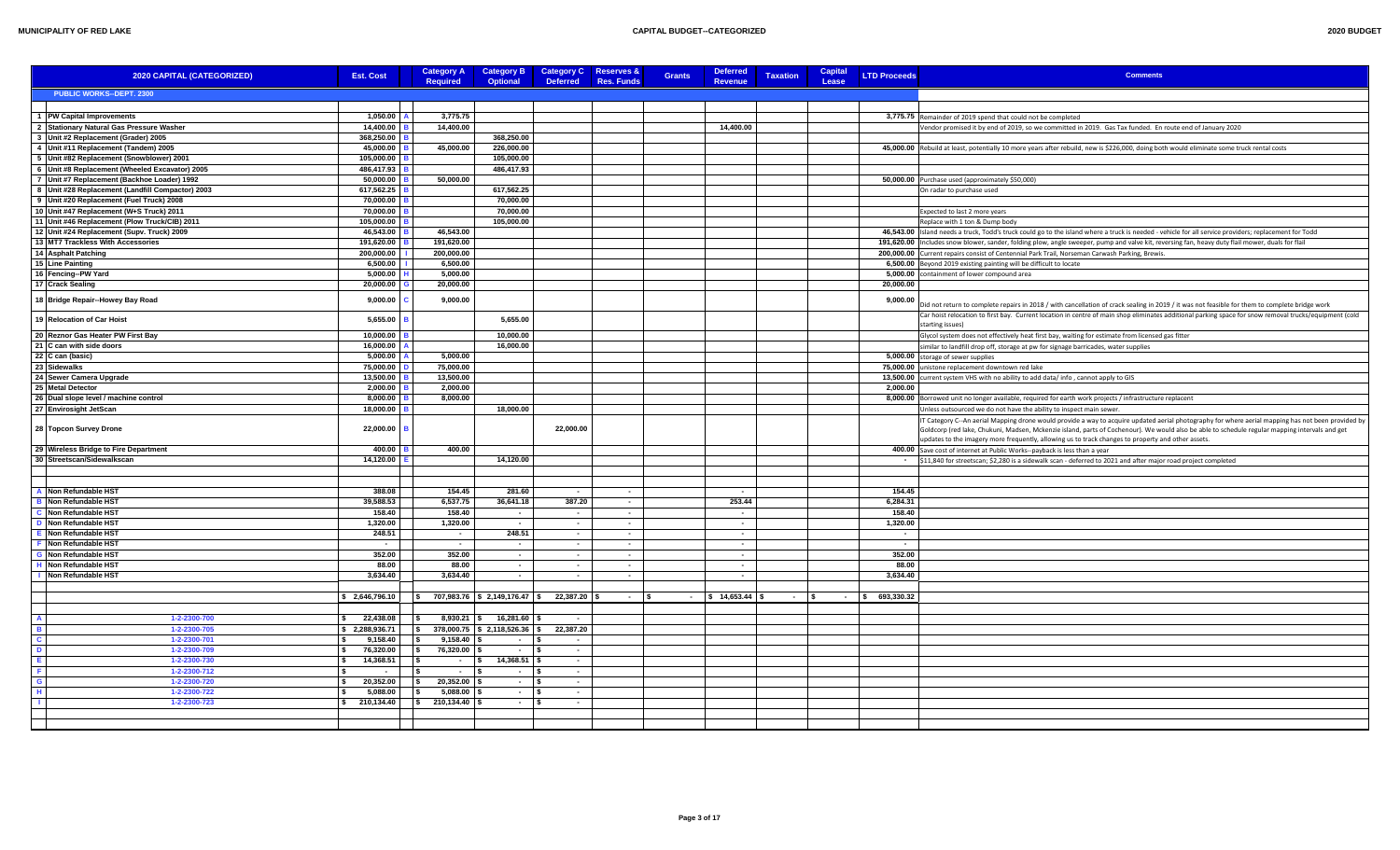| 2020 BUDGET |  |  |
|-------------|--|--|
|             |  |  |

| 2020 CAPITAL (CATEGORIZED)             | <b>Est. Cost</b> | <b>Category A</b><br>Required | <b>Category B</b><br><b>Optional</b> |                        | Category C Reserves &<br>Deferred Res. Funds | <b>Grants</b>    | <b>Deferred</b><br>Revenue          | <b>Taxation</b>          | Capital<br>Lease | <b>LTD Proceeds</b>     | <b>Comments</b>                                                                                                                                        |
|----------------------------------------|------------------|-------------------------------|--------------------------------------|------------------------|----------------------------------------------|------------------|-------------------------------------|--------------------------|------------------|-------------------------|--------------------------------------------------------------------------------------------------------------------------------------------------------|
| FERRY--DEPT. 2350                      |                  |                               |                                      |                        |                                              |                  |                                     |                          |                  |                         |                                                                                                                                                        |
|                                        |                  |                               |                                      |                        |                                              |                  |                                     |                          |                  |                         |                                                                                                                                                        |
| <b>Engine Rebuild</b>                  | 20,000.00        |                               | 20.000.00                            |                        |                                              |                  |                                     |                          |                  |                         | Current engine is a couple years old - very good shape                                                                                                 |
| 2 Fuel Tank--Remove and Replace        | 9,270.00         |                               |                                      | 9,270.00               |                                              |                  |                                     |                          |                  |                         | Cannot be completed this year                                                                                                                          |
| 3 Fire Suppression Rebuild             | 10,000.00        | 10,000.00                     |                                      |                        |                                              |                  |                                     |                          |                  |                         | 10,000.00 Replacement of C02 system                                                                                                                    |
| 4 Ferry Communications/Surveillance    | $2,450.00$ /     |                               |                                      | 2,450.00               |                                              |                  |                                     |                          |                  |                         | Category C--Purchase Microsoft storage server 2016 for the Microsoft Azure Cloud Service - might technically be operating?                             |
|                                        |                  |                               |                                      |                        |                                              |                  |                                     |                          |                  |                         |                                                                                                                                                        |
|                                        |                  |                               |                                      |                        |                                              |                  |                                     |                          |                  |                         |                                                                                                                                                        |
| Non Refundable HST                     | 734.27           | 176.00                        | 352.00                               | 206.27                 |                                              | $\sim$           | $\sim$                              | $\overline{\phantom{a}}$ | $\sim$           | 176.00                  |                                                                                                                                                        |
|                                        |                  |                               |                                      |                        |                                              |                  |                                     |                          |                  |                         |                                                                                                                                                        |
|                                        | 42,454.27        | $10,176.00$ \$                | $20,352.00$ \$                       | $11,926.27$ \$         | l s<br>$\sim$                                | $\sim$ 100 $\mu$ | $ \sim$<br>$\overline{\phantom{a}}$ | $\sim$                   | $\sim$           | 10,176.00               |                                                                                                                                                        |
|                                        |                  |                               |                                      |                        |                                              |                  |                                     |                          |                  |                         |                                                                                                                                                        |
| 1-2-2350-705                           | 42,454.27        | 10,176.00 \$                  |                                      | 20,352.00 \$ 11,926.27 |                                              |                  |                                     |                          |                  |                         |                                                                                                                                                        |
|                                        |                  |                               |                                      |                        |                                              |                  |                                     |                          |                  |                         |                                                                                                                                                        |
|                                        |                  |                               |                                      |                        |                                              |                  |                                     |                          |                  |                         |                                                                                                                                                        |
| <b>INFRASTRUCTURE DEV.--DEPT. 2355</b> |                  |                               |                                      |                        |                                              |                  |                                     |                          |                  |                         |                                                                                                                                                        |
|                                        |                  |                               |                                      |                        |                                              |                  |                                     |                          |                  |                         |                                                                                                                                                        |
| <b>Survey Monument--Concrete</b>       | 5,000.00         | 5.000.00                      |                                      |                        |                                              |                  |                                     |                          |                  | 5,000.00                | - Permanent setup for survey base station to eliminate on average 2hrs of set up time per survey. Allows the Municipality to perform high resolution   |
| 2 Survey Monument--Power               | 2,000.00         | 2,000.00                      |                                      |                        |                                              |                  |                                     |                          |                  |                         | 2,000.00 Permanent setup for survey uses survent to entimate on overlaped and server the way done by Goldcorp. This would allow tracking of changes to |
| 3 Survey Monument--Waterproof Cover    | 1,000.00         | 1,000.00                      |                                      |                        |                                              |                  |                                     |                          |                  |                         | 1,000.00 infrastructure as well as residential/commercial construction.                                                                                |
|                                        |                  |                               |                                      |                        |                                              |                  |                                     |                          |                  |                         |                                                                                                                                                        |
|                                        |                  |                               |                                      |                        |                                              |                  |                                     |                          |                  |                         |                                                                                                                                                        |
| Non Refundable HST                     |                  |                               |                                      |                        |                                              |                  |                                     |                          |                  |                         |                                                                                                                                                        |
|                                        | 140.80           | 140.80                        | $\sim$                               | $\sim$                 |                                              | $\sim$           |                                     |                          |                  | 140.80                  |                                                                                                                                                        |
|                                        |                  |                               | $ \sqrt{s}$                          | $\sim$ $\sim$          | $ \vert$ s                                   |                  | $\sim$ $\sim$<br>$\sim$ $\sim$      |                          |                  | $\overline{\mathbf{s}}$ |                                                                                                                                                        |
|                                        | 8,140.80         | $8,140.80$ \$                 |                                      |                        |                                              |                  |                                     | $\sim$ 1s                | $\sim$           | 8,140.80                |                                                                                                                                                        |
| 1-2-2355-705                           | 8,140.80         | 8,140.80                      |                                      |                        |                                              |                  |                                     |                          |                  |                         |                                                                                                                                                        |
|                                        |                  |                               | $\sim$                               | $\sim$                 |                                              |                  |                                     |                          |                  |                         |                                                                                                                                                        |
|                                        |                  |                               |                                      |                        |                                              |                  |                                     |                          |                  |                         |                                                                                                                                                        |
|                                        |                  |                               |                                      |                        |                                              |                  |                                     |                          |                  |                         |                                                                                                                                                        |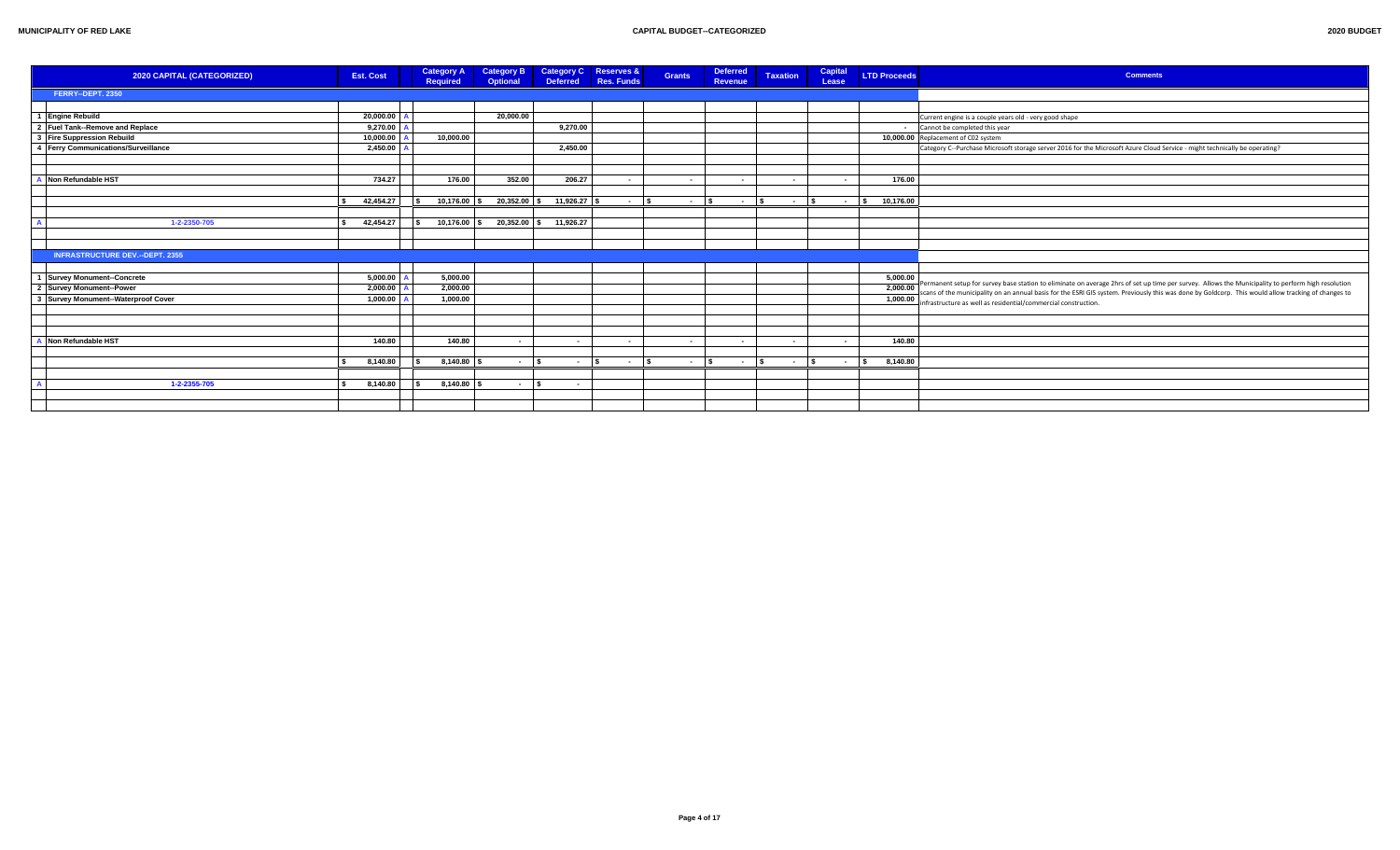| 2020 CAPITAL (CATEGORIZED)                                     | <b>Est. Cost</b> | <b>Category A</b><br><b>Required</b> | <b>Category B</b><br>Optional | <b>Category C</b><br><b>Deferred</b> | <b>Reserves &amp;</b><br><b>Res. Funds</b> | <b>Grants</b>                                                | <b>Deferred</b><br><b>Revenue</b>  | <b>Taxation</b> | Capital<br>Lease | <b>LTD Proceeds</b>      | <b>Comments</b>                                                                                                                                          |
|----------------------------------------------------------------|------------------|--------------------------------------|-------------------------------|--------------------------------------|--------------------------------------------|--------------------------------------------------------------|------------------------------------|-----------------|------------------|--------------------------|----------------------------------------------------------------------------------------------------------------------------------------------------------|
| ICP RURAL & NORTHER STREAM PAVING/SIDEWALK PROJECT--DEPT. 2XXX |                  |                                      |                               |                                      |                                            |                                                              |                                    |                 |                  |                          |                                                                                                                                                          |
|                                                                |                  |                                      |                               |                                      |                                            |                                                              |                                    |                 |                  |                          |                                                                                                                                                          |
| 1 Engineering                                                  | 50,000.00        | 25,000.00                            |                               |                                      | 212.770.47                                 | 2,280,491.74                                                 | 384,113.50                         |                 |                  |                          | Approved Grant                                                                                                                                           |
| 2 Asphalt                                                      | 2,436,931.75     | 1,218,465.88                         |                               |                                      |                                            |                                                              |                                    |                 |                  |                          | 93.33% funded Federal/Provincial governments.                                                                                                            |
| 3 Concrete                                                     | 2,187,299.25     | 1,093,649.63                         |                               |                                      |                                            |                                                              |                                    |                 |                  |                          | Eligible Expenses as per the Application - \$4,654,231.00 + \$232,711.55 (5% contingency) = \$4,886,942.55 (funding approved: 93.33% of eligible costs = |
| 4 Storm Drainage                                               | 748,277.00       | 374,138.50                           |                               |                                      |                                            |                                                              |                                    |                 |                  |                          | \$4,560,983.48).                                                                                                                                         |
| 5 Contingency                                                  | 232,711.55       | 116,355.78                           |                               |                                      |                                            |                                                              |                                    |                 |                  |                          | Ineligible Expenses as per the Application - \$768,227.00 (this is for the storm drainage component of the project)                                      |
|                                                                |                  |                                      |                               |                                      |                                            |                                                              |                                    |                 |                  |                          | OCIF funding to be used (includes 2021 allocation) - \$721,437.52                                                                                        |
|                                                                |                  |                                      |                               |                                      |                                            |                                                              |                                    |                 |                  |                          |                                                                                                                                                          |
| Non Refundable HST                                             | 880.00           | 440.00                               | $\sim 10^{-1}$                | $\sim$ $-$                           |                                            |                                                              |                                    | $\sim$          | $\sim$           |                          |                                                                                                                                                          |
| Non Refundable HST                                             | 42,890.00        | 21,445.00                            | $\sim$                        | $\sim$ $-$                           |                                            |                                                              |                                    | $\sim$          | $\sim$           |                          |                                                                                                                                                          |
| Non Refundable HST                                             | 38,496.47        | 19,248.23                            | $\sim 10^{-1}$                | $\sim$                               |                                            |                                                              |                                    | $\sim$          | $\sim$           |                          |                                                                                                                                                          |
| Non Refundable HST                                             | 13,169.68        | 6,584.84                             | $\sim$                        | $\sim$                               |                                            |                                                              |                                    | $\sim$          | $\sim$           |                          |                                                                                                                                                          |
| Non Refundable HST                                             | 4,095.72         | 2,047.86                             | $\sim$                        | $\sim$                               |                                            |                                                              |                                    | $\sim$          | $\sim$           |                          |                                                                                                                                                          |
| Non Refundable HST                                             | $\sim$           | $\sim$                               | $\sim$                        | $\sim$ $-$                           |                                            |                                                              |                                    | $\sim$          | $\sim$           |                          |                                                                                                                                                          |
|                                                                |                  |                                      |                               |                                      |                                            |                                                              |                                    |                 |                  |                          |                                                                                                                                                          |
|                                                                | \$5,754,751.41   | $\frac{1}{2}$ \$ 2,877,375.71 \$     | $ s$                          | <b>Contract</b>                      |                                            | $\frac{1}{2}$ \$ 212,770.47 \$ 2,280,491.74 \$ 384,113.50 \$ |                                    | $ \sqrt{s}$     |                  | $-$ \$<br>$\sim$         |                                                                                                                                                          |
|                                                                |                  |                                      |                               |                                      |                                            |                                                              |                                    |                 |                  |                          |                                                                                                                                                          |
| 1-2-2370-7XX                                                   | 50,880.00<br>l S | $\frac{1}{25}$ 25,440.00 \$          | $ s$                          | $\sim$ 100 $\mu$                     |                                            |                                                              |                                    |                 |                  |                          |                                                                                                                                                          |
| 1-2-2370-7XX                                                   | \$2,479,821.75   | \$1,239,910.87                       | $ \sqrt{s}$                   | $\sim$ $-$                           |                                            |                                                              |                                    |                 |                  |                          |                                                                                                                                                          |
| 1-2-2370-7XX                                                   | \$2,225,795.72   | $$1,112,897.86$ \\$                  | - IS                          | $\sim$ $-$                           |                                            |                                                              |                                    |                 |                  |                          |                                                                                                                                                          |
| 1-2-2370-7XX<br><b>D</b>                                       | \$761,446.68     | $\frac{1}{5}$ 380,723.34 \$          | $ \sqrt{2}$                   | $\sim$ 100 $\mu$                     |                                            |                                                              |                                    |                 |                  |                          |                                                                                                                                                          |
| 1-2-2370-7XX                                                   | \$236,807.27     | $$ 118,403.64$ \$                    | $ \sqrt{5}$                   | $\sim$                               |                                            |                                                              |                                    |                 |                  |                          |                                                                                                                                                          |
| 1-2-2370-7XX                                                   | $\sim$           | $\overline{\phantom{a}}$<br>$\sim$   | $\sim$<br>$ \sim$             | $\sim$                               |                                            |                                                              |                                    |                 |                  |                          |                                                                                                                                                          |
|                                                                |                  |                                      |                               |                                      |                                            |                                                              |                                    |                 |                  |                          |                                                                                                                                                          |
|                                                                |                  |                                      |                               |                                      |                                            |                                                              |                                    |                 |                  |                          |                                                                                                                                                          |
| <b>HIGHWAY 618--DEPT. 2379</b>                                 |                  |                                      |                               |                                      |                                            |                                                              |                                    |                 |                  |                          |                                                                                                                                                          |
|                                                                |                  |                                      |                               |                                      |                                            |                                                              |                                    |                 |                  |                          |                                                                                                                                                          |
| 1 Deficiency Repairs / Panel Repl.                             | 27,000.00        | 27,000.00                            |                               |                                      |                                            |                                                              |                                    |                 |                  |                          | 27,000.00 Final contract cost-reduced accordingly                                                                                                        |
| 2 Walkable trail from High School to Harry's                   | 539,000.00       |                                      | 539,000.00                    |                                      |                                            |                                                              |                                    |                 |                  |                          | Todd looking into options, best is to build a subgrade and let it sit for a few years                                                                    |
|                                                                |                  |                                      |                               |                                      |                                            |                                                              |                                    |                 |                  |                          |                                                                                                                                                          |
| Non Refundable HST                                             | 9,961.60         | 475.20                               | 9.486.40                      | $\sim$ $-$                           |                                            |                                                              |                                    |                 |                  | 475.20                   |                                                                                                                                                          |
|                                                                |                  |                                      |                               |                                      |                                            |                                                              |                                    |                 |                  |                          |                                                                                                                                                          |
|                                                                |                  |                                      |                               |                                      |                                            |                                                              |                                    |                 |                  |                          |                                                                                                                                                          |
|                                                                | \$575,961.60     | -S.                                  | 27,475.20 \$ 548,486.40       | $ \vert$ s                           | $ \sim$                                    | $\sim$                                                       | $\overline{\mathbf{s}}$<br>$ \sim$ | $ \vert$ s      |                  | 27,475.20<br>$ \sqrt{2}$ |                                                                                                                                                          |
|                                                                |                  |                                      |                               |                                      |                                            |                                                              |                                    |                 |                  |                          |                                                                                                                                                          |
| 1-2-2379-709                                                   | \$575,961.60     | 27,475.20 \$<br>s.                   | 548,486.40                    | $\sim$ $-$                           |                                            |                                                              |                                    |                 |                  |                          |                                                                                                                                                          |
|                                                                |                  |                                      |                               |                                      |                                            |                                                              |                                    |                 |                  |                          |                                                                                                                                                          |
|                                                                |                  |                                      |                               |                                      |                                            |                                                              |                                    |                 |                  |                          |                                                                                                                                                          |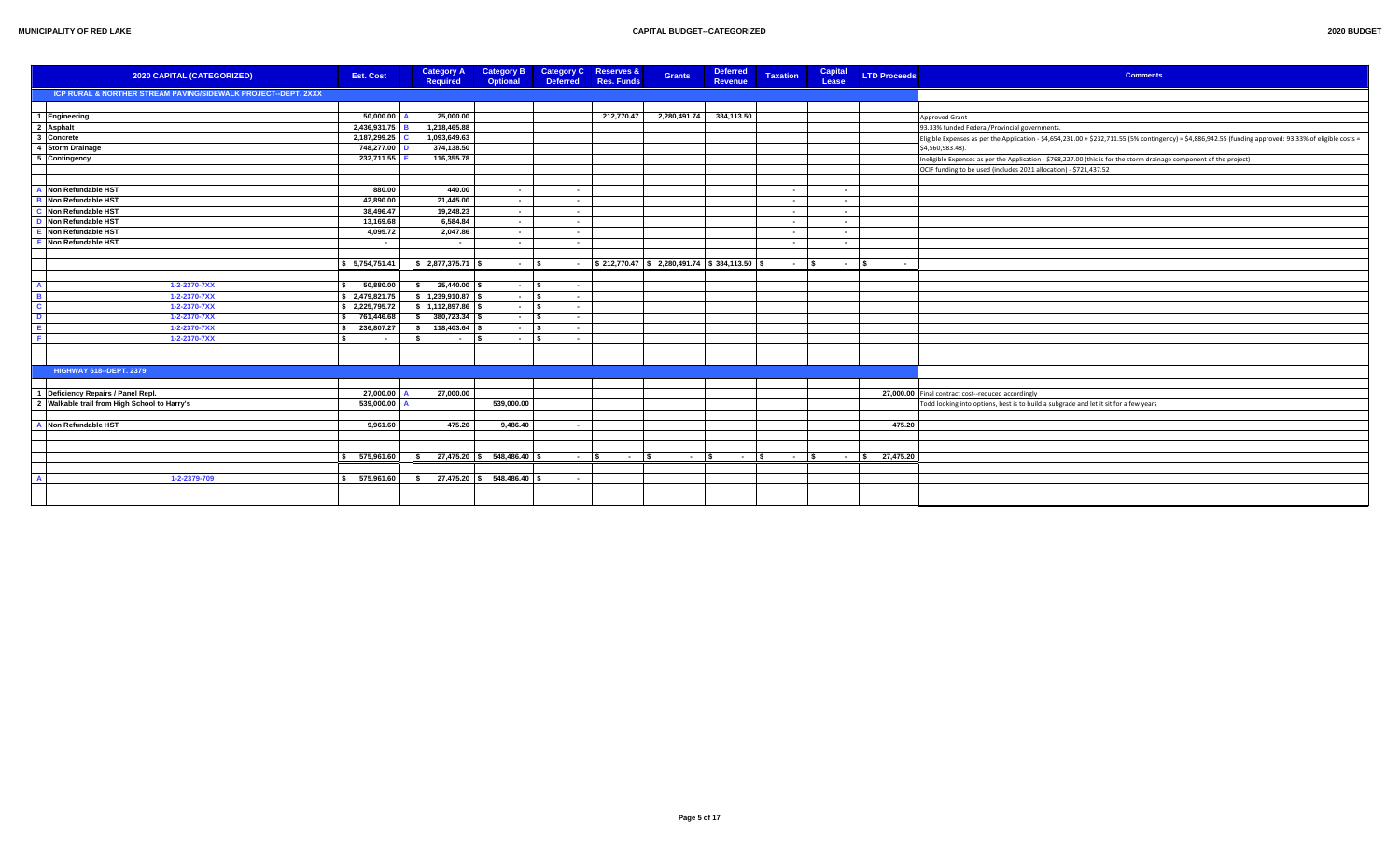| 2020 CAPITAL (CATEGORIZED)      | <b>Est. Cost</b>         | <b>Category A</b><br>Required | <b>Category B</b><br>Optional |                          | <b>Category C</b> Reserves &<br>Deferred Res. Funds | <b>Grants</b> | <b>Deferred</b><br><b>Revenue</b>                                                                                                                                                                            | <b>Taxation</b> | <b>Capital</b><br>Lease | <b>LTD Proceeds</b> | <b>Comments</b>                                                                                                                                      |
|---------------------------------|--------------------------|-------------------------------|-------------------------------|--------------------------|-----------------------------------------------------|---------------|--------------------------------------------------------------------------------------------------------------------------------------------------------------------------------------------------------------|-----------------|-------------------------|---------------------|------------------------------------------------------------------------------------------------------------------------------------------------------|
| HOWEY/PATRICIA--DEPT. 2XXX      |                          |                               |                               |                          |                                                     |               |                                                                                                                                                                                                              |                 |                         |                     |                                                                                                                                                      |
|                                 |                          |                               |                               |                          |                                                     |               |                                                                                                                                                                                                              |                 |                         |                     |                                                                                                                                                      |
| 1 Patricia Square--Roads        | 184,426.90               |                               | 184,426.90                    |                          |                                                     |               |                                                                                                                                                                                                              |                 |                         |                     |                                                                                                                                                      |
| 2 Patricia Square--Sidewalks    | 62,094.00                |                               | 62,094.00                     |                          |                                                     |               |                                                                                                                                                                                                              |                 |                         |                     | Patricia square (PCI 39) pricing does not include Patricia Drive (PCI 63) or Keewatin Road (PCI 40). Sidewalk extension to Keewatin intersection not |
| 3 Patricia Square--Curbs        | 100,084.00               |                               | 100,084.00                    |                          |                                                     |               |                                                                                                                                                                                                              |                 |                         |                     | included. No grants available. But also included in the \$5M project above. This is something to consider if we don't get the above grant.           |
| 4 Patricia Square--Storm Drains | 89,250.00                |                               | 89,250.00                     |                          |                                                     |               |                                                                                                                                                                                                              |                 |                         |                     |                                                                                                                                                      |
| 5 Howey Street--Roads           | 237,682.50               |                               | 237,682.50                    |                          |                                                     |               |                                                                                                                                                                                                              |                 |                         |                     |                                                                                                                                                      |
| 6 Howey Street--Sidewalks       | 90,390.00                |                               | 90,390.00                     |                          |                                                     |               |                                                                                                                                                                                                              |                 |                         |                     |                                                                                                                                                      |
| 7 Howey Street-Curbs            | 60,260.00                |                               | 60,260.00                     |                          |                                                     |               |                                                                                                                                                                                                              |                 |                         |                     |                                                                                                                                                      |
| 8 Howey Street-Storm Drains     | 26,200.00                |                               | 26,200.00                     |                          |                                                     |               |                                                                                                                                                                                                              |                 |                         |                     |                                                                                                                                                      |
|                                 |                          |                               |                               |                          |                                                     |               |                                                                                                                                                                                                              |                 |                         |                     |                                                                                                                                                      |
|                                 |                          |                               |                               |                          |                                                     |               |                                                                                                                                                                                                              |                 |                         |                     |                                                                                                                                                      |
| Non Refundable HST              | 7,429.13                 | $\sim$                        | 7,429.13                      | $\sim$                   |                                                     |               |                                                                                                                                                                                                              |                 |                         |                     |                                                                                                                                                      |
| Non Refundable HST              | 5,505.77                 |                               | 5,505.77                      | $\sim$                   |                                                     |               |                                                                                                                                                                                                              |                 |                         |                     |                                                                                                                                                      |
| Non Refundable HST              | 2,031.92                 | $\sim$                        | 2,031.92                      | $\sim$                   |                                                     |               |                                                                                                                                                                                                              |                 |                         |                     |                                                                                                                                                      |
| Non Refundable HST              | $\overline{\phantom{a}}$ |                               | $\sim$                        | $\overline{\phantom{a}}$ |                                                     |               |                                                                                                                                                                                                              |                 |                         |                     |                                                                                                                                                      |
|                                 |                          |                               |                               |                          |                                                     |               |                                                                                                                                                                                                              |                 |                         |                     |                                                                                                                                                      |
|                                 | 865,354.22               |                               | $-$ \$ 865,354.22             |                          | $\sim$ $\sim$ $\sim$ $\sim$<br>$ s$                 |               | $ \begin{array}{ccc} \textbf{\textcolor{red}{\textbf{S}}} & \textbf{\textcolor{red}{\textbf{-1}}}\textbf{\textcolor{red}{S}} & \textbf{\textcolor{red}{\textbf{-1}}}\textbf{\textcolor{red}{S}} \end{array}$ |                 | $ \vert s \vert$        | $\sim$              |                                                                                                                                                      |
|                                 |                          |                               |                               |                          |                                                     |               |                                                                                                                                                                                                              |                 |                         |                     |                                                                                                                                                      |
| 1-2-2XXX-706                    | 429,538.53               | $\sim$                        | 429,538.53 \$                 | $\sim$                   |                                                     |               |                                                                                                                                                                                                              |                 |                         |                     |                                                                                                                                                      |
| 1-2-2XXX-709                    | 318,333.77               | $\sim$                        | $$318,333.77$ \$              | $\sim$                   |                                                     |               |                                                                                                                                                                                                              |                 |                         |                     |                                                                                                                                                      |
| 1-2-2XXX-711                    | \$ 117,481.92]           | $\sim$                        | $\frac{1}{2}$ 117,481.92 \$   |                          |                                                     |               |                                                                                                                                                                                                              |                 |                         |                     |                                                                                                                                                      |
|                                 |                          |                               |                               |                          |                                                     |               |                                                                                                                                                                                                              |                 |                         |                     |                                                                                                                                                      |
|                                 |                          |                               |                               |                          |                                                     |               |                                                                                                                                                                                                              |                 |                         |                     |                                                                                                                                                      |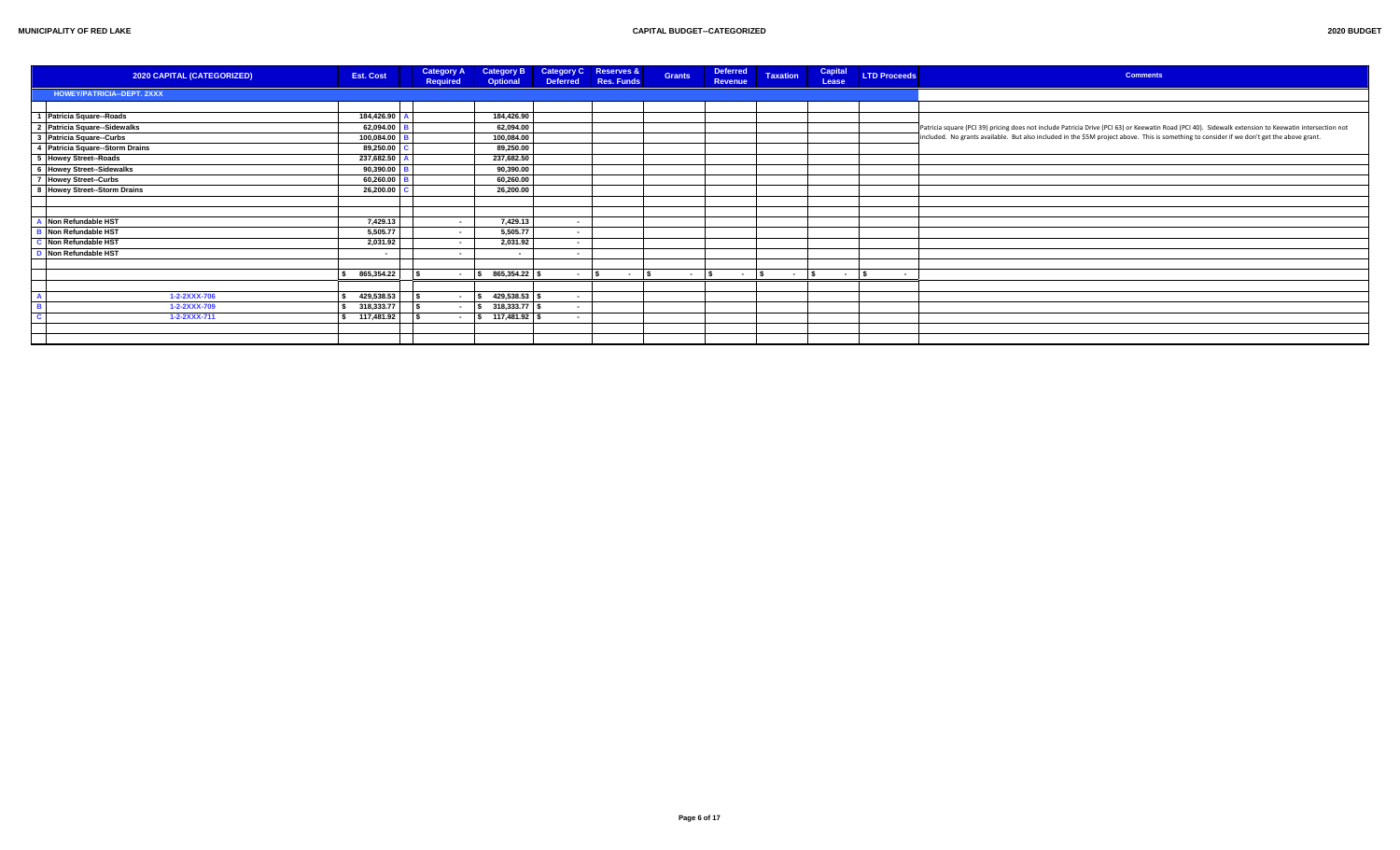| 2020 CAPITAL (CATEGORIZED)                                   | <b>Est. Cost</b> | <b>Category A</b><br><b>Required</b> | <b>Category B</b><br><b>Optional</b> | <b>Deferred</b>          | Category C Reserves &<br><b>Res. Funds</b> | <b>Grants</b> | <b>Deferred</b><br><b>Revenue</b> | <b>Taxation</b> | Capital<br>Lease | <b>LTD Proceeds</b> | <b>Comments</b>                                                                              |
|--------------------------------------------------------------|------------------|--------------------------------------|--------------------------------------|--------------------------|--------------------------------------------|---------------|-----------------------------------|-----------------|------------------|---------------------|----------------------------------------------------------------------------------------------|
| <b>SANITARY SEWER--DEPT. 2400</b>                            |                  |                                      |                                      |                          |                                            |               |                                   |                 |                  |                     |                                                                                              |
|                                                              |                  |                                      |                                      |                          |                                            |               |                                   |                 |                  |                     |                                                                                              |
| 1 RL--WSER Dechlorination (RV Anderson Engineering)          | 90,946.47        | 90.946.47                            |                                      |                          |                                            |               |                                   |                 |                  |                     | 90,946.47 Carryover from 2019 Approved Capital Budget                                        |
| 2 RL--Dechlorinization Project (Green Infrastructure Stream) | 2,988,825.00     |                                      | 2.988.825.00                         |                          |                                            |               |                                   |                 |                  |                     | Green Infrastructure Stream (MoRL 26.67%, Prov 33.33%, Fed 40.00%). MoRL-\$811,149 incl NRT. |
| 3 LS#1 Forcemain Design Replacement                          | 150,000.00       | 150.000.00                           |                                      |                          |                                            |               |                                   |                 |                  | 150,000.00          |                                                                                              |
| 4 RL--Influent Composite Sampler                             | 15,000.00        |                                      | 15,000.00                            |                          |                                            |               |                                   |                 |                  |                     |                                                                                              |
| 5 RL--Effluent Composite Sampler                             | 15,000.00        |                                      | 15,000.00                            |                          |                                            |               |                                   |                 |                  |                     |                                                                                              |
| 6 RL--RAS Pump - Flygt Submersible - 3 HP                    | 8,000.00         | 8.000.00                             |                                      |                          |                                            |               |                                   |                 |                  | 8,000.00            |                                                                                              |
| 7 RL--Decant Pump - Flygt Submersible - 3 HP                 | 8,000.00         | 8,000.00                             |                                      |                          |                                            |               |                                   |                 |                  | 8,000.00            |                                                                                              |
| 8 CO--Lagoon Crushed Asphalt                                 | 10,000.00        | 10,000.00                            |                                      |                          |                                            |               |                                   |                 |                  | 10,000.00           |                                                                                              |
| 9 BT-Lift Station # 2 - Transfer Switch                      | 12,500.00        | 12,500.00                            |                                      |                          |                                            |               |                                   |                 |                  | 12,500.00           |                                                                                              |
| 10 BT-Effluent Composite Sampler                             | 15.000.00        |                                      | 15.000.00                            |                          |                                            |               |                                   |                 |                  |                     |                                                                                              |
| 11 BT-Influent Composite Sampler                             | 15,000.00        |                                      | 15,000.00                            |                          |                                            |               |                                   |                 |                  |                     |                                                                                              |
|                                                              |                  |                                      |                                      |                          |                                            |               |                                   |                 |                  |                     |                                                                                              |
| A Non Refundable HST                                         |                  |                                      | $\sim$                               | $\sim$                   | . .                                        |               |                                   |                 |                  |                     |                                                                                              |
| <b>B</b> Non Refundable HST                                  | 56.976.92        | 3.317.60                             | 53,659.32                            | $\sim$                   | $\sim$                                     |               |                                   |                 |                  | 3,317.60            |                                                                                              |
| C Non Refundable HST                                         |                  |                                      | $\sim$                               | $\sim$ $\sim$            | . .                                        |               |                                   |                 |                  |                     |                                                                                              |
| D Non Refundable HST                                         | 1.600.66         | 1.600.66                             | $\sim$                               | $\sim$                   | . .                                        |               |                                   |                 |                  | 1.600.66            |                                                                                              |
|                                                              |                  |                                      |                                      |                          |                                            |               |                                   |                 |                  |                     |                                                                                              |
|                                                              | \$3,386,849.05   |                                      | 284,364.73 \$3,102,484.32            | <b>Contract Contract</b> | ١s<br>$\sim 100$ m $^{-1}$                 | $ \vert$ s    | $\sim$ $\sim$ $\sim$              | $ \vert$ s      |                  | $-$ \$ 284,364.73   |                                                                                              |
|                                                              |                  |                                      |                                      |                          |                                            |               |                                   |                 |                  |                     |                                                                                              |
| 1-2-2400-700                                                 |                  |                                      | l s<br>$\sim$                        |                          |                                            |               |                                   |                 |                  |                     |                                                                                              |
| 1-2-2400-705                                                 | \$ 3,294,301.92  |                                      | 191,817.60 \$ 3,102,484.32 \$        | $\sim$                   |                                            |               |                                   |                 |                  |                     |                                                                                              |
| 1-2-2400-706                                                 |                  | $\sim$                               | l S<br>$\sim$ 100 $\mu$              | $\sim$                   |                                            |               |                                   |                 |                  |                     |                                                                                              |
| 1-2-2400-720                                                 | 92,547.13        | $92,547.13$ \$                       | $-1$ s                               | $\sim$                   |                                            |               |                                   |                 |                  |                     |                                                                                              |
|                                                              |                  |                                      |                                      |                          |                                            |               |                                   |                 |                  |                     |                                                                                              |
|                                                              |                  |                                      |                                      |                          |                                            |               |                                   |                 |                  |                     |                                                                                              |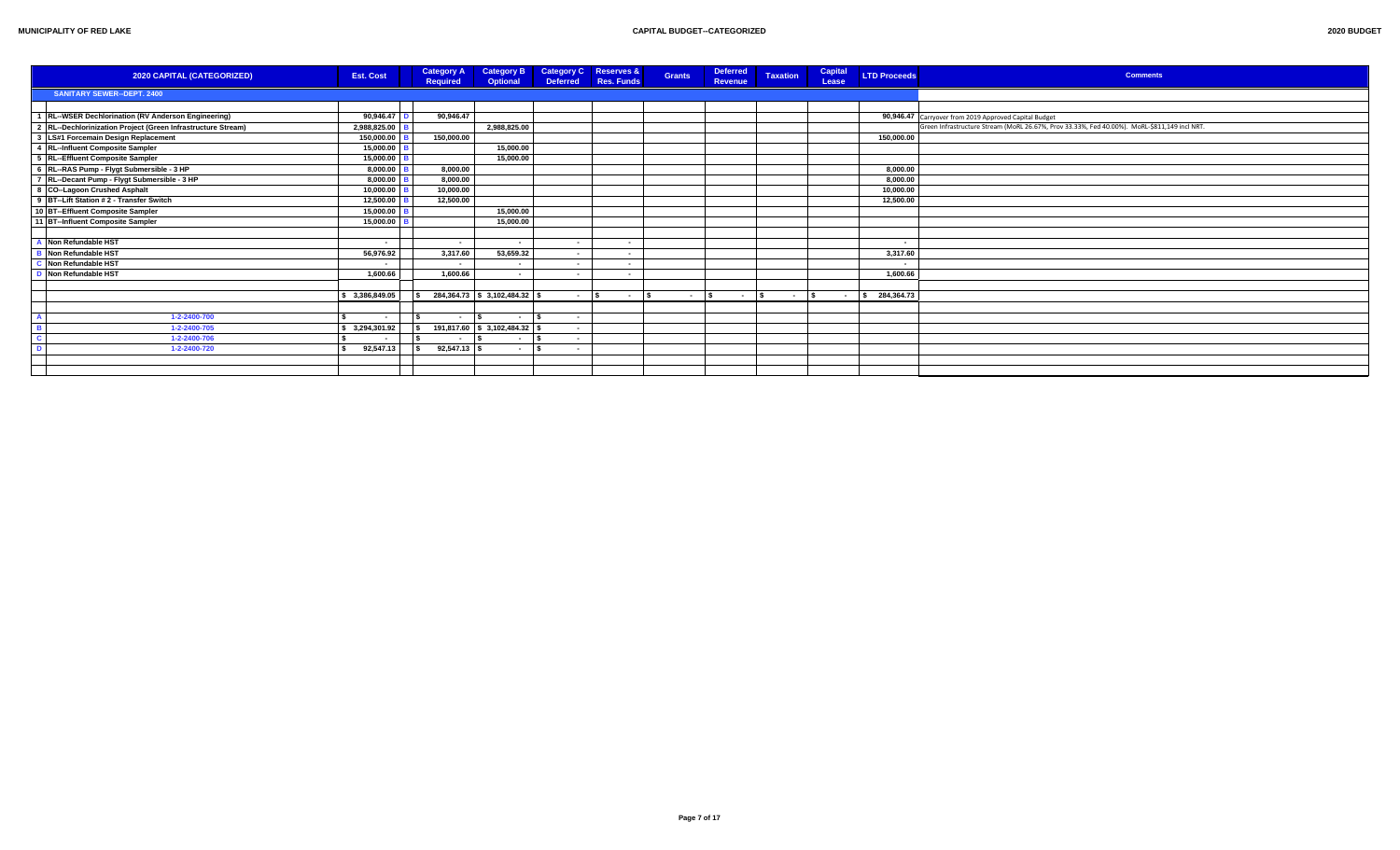| 2020 CAPITAL (CATEGORIZED)                                            | <b>Est. Cost</b>         | <b>Category A</b><br><b>Required</b> | <b>Category B</b><br><b>Optional</b> | <b>Deferred</b>          | <b>Category C</b> Reserves &<br>Res. Funds | <b>Grants</b> | <b>Deferred</b><br>Revenue | <b>Taxation</b>                           | Capital<br>Lease | <b>LTD Proceeds</b> | <b>Comments</b>                                   |
|-----------------------------------------------------------------------|--------------------------|--------------------------------------|--------------------------------------|--------------------------|--------------------------------------------|---------------|----------------------------|-------------------------------------------|------------------|---------------------|---------------------------------------------------|
| <b>WATER TREATMENT PLANT--DEPT. 2405</b>                              |                          |                                      |                                      |                          |                                            |               |                            |                                           |                  |                     |                                                   |
|                                                                       |                          |                                      |                                      |                          |                                            |               |                            |                                           |                  |                     |                                                   |
| Madsen--RWPS Isolation Valve and PTTW Flow Meter                      | 12,000.00                | 12.000.00                            |                                      |                          |                                            |               |                            |                                           |                  |                     | 12,000.00 2019 item, did not arrive until mid-Jan |
| 2 Madsen--Distribution Header Replacement                             | 5.259.31                 | 5.259.31                             |                                      |                          | 5.259.31                                   |               |                            |                                           |                  |                     | Carryover from 2019 Approved Capital Budget       |
| 3 Madsen--Flow Meter (6") - Treated Water, Raw Water, Backwash        | 5,000.00                 | 5,000.00                             |                                      |                          |                                            |               |                            |                                           |                  | 5,000.00            |                                                   |
| 4 Madsen--Programming & Automation (PTTW Flow Meter & High Lift VFDs) | 6,000.00                 | 6.000.00                             |                                      |                          |                                            |               |                            |                                           |                  | 6,000.00            |                                                   |
| 5 CO--Flow Meter - 6"                                                 | 5,000.00                 |                                      | 5.000.00                             |                          |                                            |               |                            |                                           |                  |                     |                                                   |
| 6 CO--Pre-Soda Ash Metering Pump - 25.3 Gal/h                         | 7,500.00                 | 7.500.00                             |                                      |                          |                                            |               |                            |                                           |                  | 7,500.00            |                                                   |
| 7 CO--Polymer/Alum Metering Pump - 17.1 Gal/h                         | 6.500.00                 | 6.500.00                             |                                      |                          |                                            |               |                            |                                           |                  | 6.500.00            |                                                   |
| 8 CO--High Lift Pump Motor - 25 HP                                    | 5.000.00                 | 5.000.00                             |                                      |                          |                                            |               |                            |                                           |                  | 5,000.00            |                                                   |
| 9 RL--Lightnin' Mixer (High RPM)                                      | 6,000.00                 | 6.000.00                             |                                      |                          |                                            |               |                            |                                           |                  | 6,000.00            |                                                   |
| 10 RL--Pre-Soda Ash/Alum Metering Pump (17.1 Gal/hr)                  | 7,500.00                 |                                      | 7.500.00                             |                          |                                            |               |                            |                                           |                  |                     |                                                   |
| 11 RL--Treated Water Flow Meter (10")                                 | 7,500.00                 | 7.500.00                             |                                      |                          |                                            |               |                            |                                           |                  | 7,500.00            |                                                   |
| 12 RL-Transfer Switch and Power Monitor                               | 15,000.00                | 15.000.00                            |                                      |                          |                                            |               |                            |                                           |                  | 15,000.00           |                                                   |
| 13 RL--Backflow Preventer                                             | 6.000.00                 |                                      | 6.000.00                             |                          |                                            |               |                            |                                           |                  |                     |                                                   |
| 14 ROV Reservoir Cleaning and Inspection                              | 24,090.00                | 24,090.00                            |                                      |                          |                                            |               |                            |                                           |                  | 24,090.00           |                                                   |
|                                                                       |                          |                                      |                                      |                          |                                            |               |                            |                                           |                  |                     |                                                   |
| A Non Refundable HST                                                  | 211.20                   | 211.20                               | $\sim$                               |                          | . .                                        |               |                            |                                           |                  | 211.20              |                                                   |
| <b>B</b> Non Refundable HST                                           | 1,871.75                 | 1,546.15                             | 325.60                               | $\sim$                   | 92.56                                      |               |                            |                                           |                  | 1,453.58            |                                                   |
| Mon Refundable HST                                                    | $\blacksquare$           | $\sim$                               | $\sim$                               | $\overline{\phantom{a}}$ | $\sim$                                     |               |                            |                                           |                  | $\sim$              |                                                   |
|                                                                       |                          |                                      |                                      |                          |                                            |               |                            |                                           |                  |                     |                                                   |
|                                                                       | 120,432.26               | 101.606.66 \$                        | 18.825.60                            | $\sim 100$               | $\frac{1}{2}$ \$ 5.351.87 \$               | $ \sqrt{5}$   |                            | $\sim$ $\sim$ $\sim$ $\sim$ $\sim$ $\sim$ | $ \sqrt{S}$      | 96,254.78           |                                                   |
|                                                                       |                          |                                      |                                      |                          |                                            |               |                            |                                           |                  |                     |                                                   |
| 1-2-2405-700                                                          | 12,211.20                | $12,211.20$ \$                       | $\sim$                               | $\sim$                   |                                            |               |                            |                                           |                  |                     |                                                   |
| 1-2-2405-705                                                          | 84,131.06                | 65,305.46 \$                         | 18,825.60 \$                         | $\sim$                   |                                            |               |                            |                                           |                  |                     |                                                   |
| 1-2-2405-712                                                          | $\overline{\phantom{a}}$ | $\sim$                               | $\sim$                               | $\sim$                   |                                            |               |                            |                                           |                  |                     |                                                   |
|                                                                       |                          |                                      |                                      |                          |                                            |               |                            |                                           |                  |                     |                                                   |
|                                                                       |                          |                                      |                                      |                          |                                            |               |                            |                                           |                  |                     |                                                   |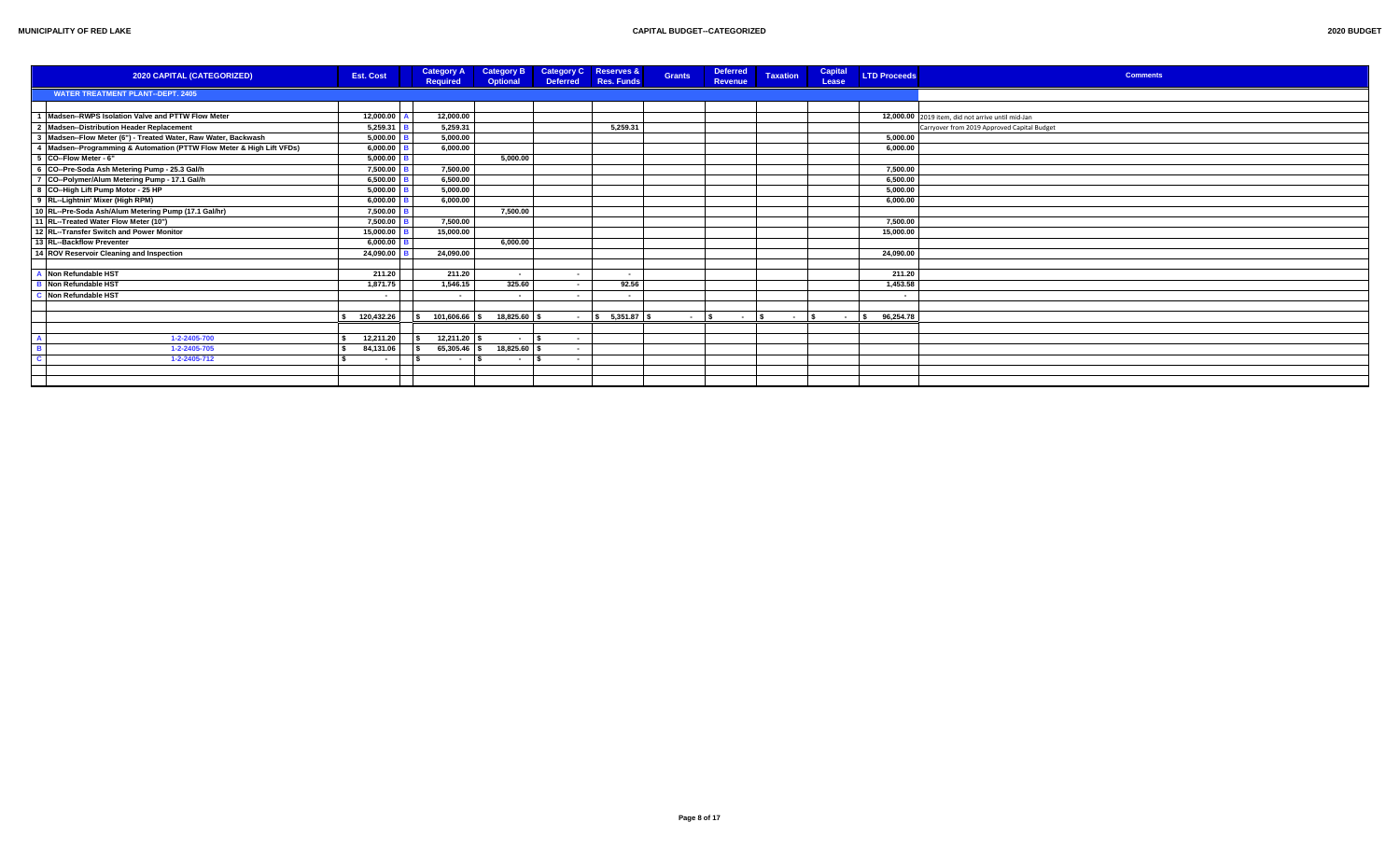| 2020 CAPITAL (CATEGORIZED)                            | <b>Est. Cost</b>         | <b>Category A</b><br>Required | <b>Category B</b><br>Optional |        | Category C Reserves &<br>Deferred Res. Funds | <b>Grants</b> | <b>Deferred</b><br>Revenue | <b>Taxation</b> | Capital<br>Lease | <b>LTD Proceeds</b> | <b>Comments</b>                                       |
|-------------------------------------------------------|--------------------------|-------------------------------|-------------------------------|--------|----------------------------------------------|---------------|----------------------------|-----------------|------------------|---------------------|-------------------------------------------------------|
| <b>WASTE TRANSFER SITE--DEPT. 2415</b>                |                          |                               |                               |        |                                              |               |                            |                 |                  |                     |                                                       |
|                                                       |                          |                               |                               |        |                                              |               |                            |                 |                  |                     |                                                       |
| 1 CanAm ATV                                           | 7,947.50                 |                               | 7,947.50                      |        |                                              |               |                            |                 |                  |                     | Personal vehicles being used for work at the landfill |
| 2 Remote Gate with Scalehouse Push Button             | 4,275.00                 | 4,275.00                      |                               |        |                                              |               |                            |                 |                  | 4,275.00            |                                                       |
| 3 Development of 2nd Cell-Hydro Axe                   | 25,000.00                |                               | 25,000.00                     |        |                                              |               |                            |                 |                  |                     |                                                       |
| 4 Development of 2nd Cell--Clearing/Grubbing/Cut Fill | 50,000.00                |                               | 50,000.00                     |        |                                              |               |                            |                 |                  |                     |                                                       |
| 5 Development of 2nd Cell-Berm Development            | 50,000.00                |                               | 50,000.00                     |        |                                              |               |                            |                 |                  |                     |                                                       |
| 6 Cylinder                                            | 15,400.00                | 15,400.00                     | 15,400.00                     |        |                                              |               |                            |                 |                  | 15,400.00           |                                                       |
|                                                       |                          |                               |                               |        |                                              |               |                            |                 |                  |                     |                                                       |
| Non Refundable HST                                    | $\overline{\phantom{a}}$ | . .                           | $\sim$ $-$                    | $\sim$ |                                              |               |                            |                 |                  | ۰.                  |                                                       |
| Non Refundable HST                                    | 926.16                   | 346.28                        | 850.92                        | $\sim$ |                                              |               |                            |                 |                  | 346.28              |                                                       |
| Non Refundable HST                                    | $\overline{\phantom{a}}$ | . .                           | $\sim$ $\sim$                 | $\sim$ |                                              |               |                            |                 |                  |                     |                                                       |
| Non Refundable HST                                    | 1,760.00                 |                               | 1,760.00                      | $\sim$ |                                              |               |                            |                 |                  | ٠.                  |                                                       |
|                                                       |                          |                               |                               |        |                                              |               |                            |                 |                  |                     |                                                       |
|                                                       | 155,308.66               |                               | 20,021.28 \$ 150,958.42 \$    | - 15   | $ s$                                         | $ \sim$       | $ \sqrt{5}$                | $ \sqrt{2}$     | $ \sqrt{s}$      | 20,021.28           |                                                       |
|                                                       |                          |                               |                               |        |                                              |               |                            |                 |                  |                     |                                                       |
| 1-2-2415-700                                          | $\overline{\phantom{a}}$ | . .                           | $\sim$                        |        |                                              |               |                            |                 |                  |                     |                                                       |
| 1-2-2415-705                                          | 53,548.66                | $20,021.28$ \$                | 49,198.42                     |        |                                              |               |                            |                 |                  |                     |                                                       |
| 1-2-2415-716                                          |                          | $\sim$                        | $\sim$                        | $\sim$ |                                              |               |                            |                 |                  |                     |                                                       |
| 1-2-2415-720                                          | 101,760.00               | $ \sqrt{2}$                   | 101,760.00                    |        |                                              |               |                            |                 |                  |                     |                                                       |
|                                                       |                          |                               |                               |        |                                              |               |                            |                 |                  |                     |                                                       |
|                                                       |                          |                               |                               |        |                                              |               |                            |                 |                  |                     |                                                       |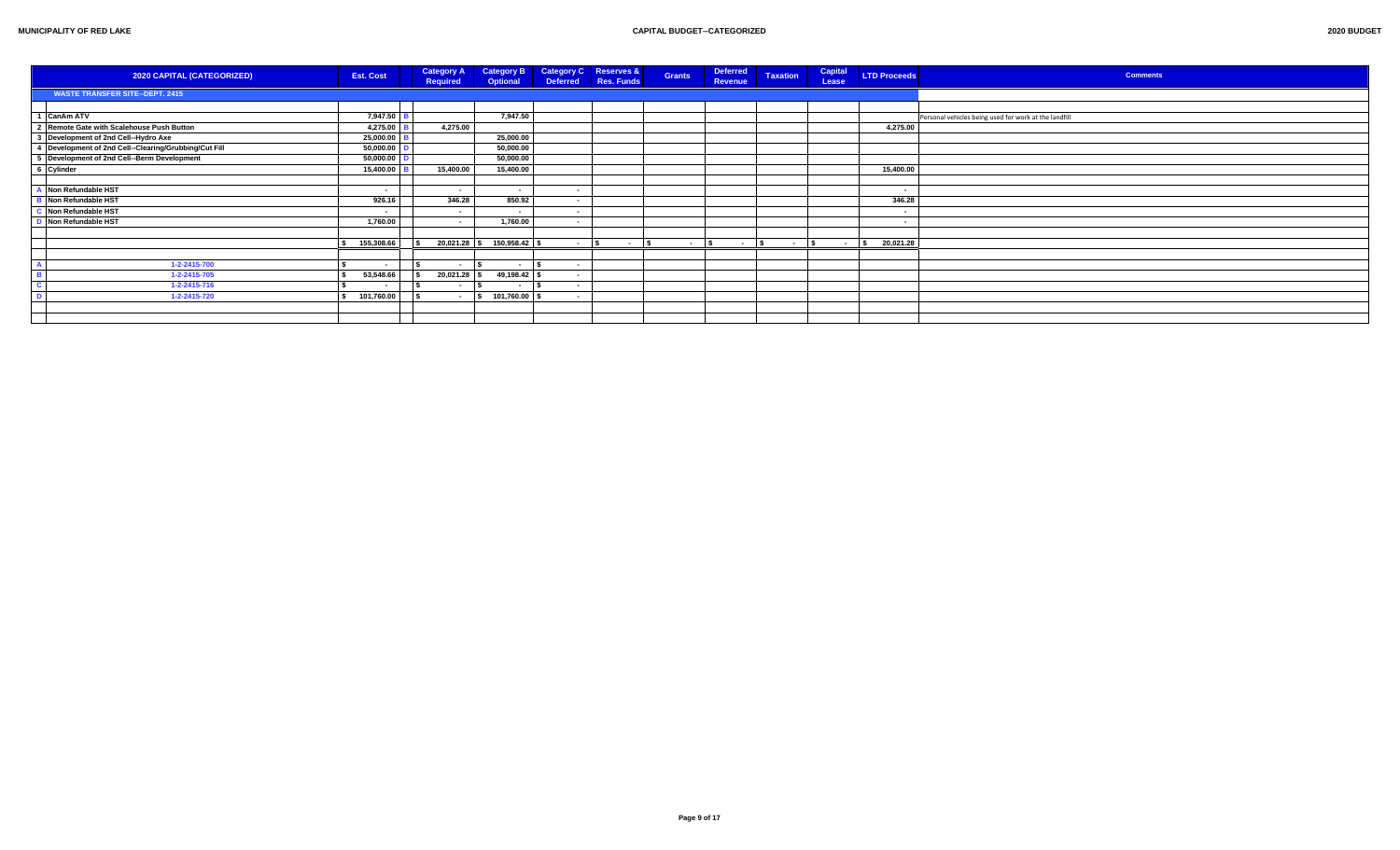| 2020 BUDGET |  |
|-------------|--|
|             |  |

| 2020 CAPITAL (CATEGORIZED)                     | <b>Est. Cost</b>                    | <b>Category A</b><br><b>Required</b>    | <b>Category B</b><br><b>Optional</b> | Category C Reserves &<br><b>Deferred</b> | <b>Res. Funds</b> | <b>Grants</b> | <b>Deferred</b><br>Revenue   | <b>Taxation</b> | <b>Capital</b><br>Lease | <b>LTD Proceeds</b>      | <b>Comments</b>                                                                                                                                                                                                                                                                                                                                                                                                                                                                       |
|------------------------------------------------|-------------------------------------|-----------------------------------------|--------------------------------------|------------------------------------------|-------------------|---------------|------------------------------|-----------------|-------------------------|--------------------------|---------------------------------------------------------------------------------------------------------------------------------------------------------------------------------------------------------------------------------------------------------------------------------------------------------------------------------------------------------------------------------------------------------------------------------------------------------------------------------------|
| FACILITIES--DEPT. 2750                         |                                     |                                         |                                      |                                          |                   |               |                              |                 |                         |                          |                                                                                                                                                                                                                                                                                                                                                                                                                                                                                       |
|                                                |                                     |                                         |                                      |                                          |                   |               |                              |                 |                         |                          |                                                                                                                                                                                                                                                                                                                                                                                                                                                                                       |
| 1 Wildlife Signage                             | 4,677.12                            | 4,677.12                                |                                      |                                          |                   |               |                              |                 |                         |                          | 4,677.12 2019 Carryover to finish wildlife signage                                                                                                                                                                                                                                                                                                                                                                                                                                    |
| 2 Town Signage                                 | 4,000.00                            |                                         | 4,000.00                             |                                          |                   |               |                              |                 |                         |                          | Replacement with new Municipal logo                                                                                                                                                                                                                                                                                                                                                                                                                                                   |
| 3 Signage (Strategic Plan)                     | 10,000.00                           | 5,000.00                                | 5,000.00                             |                                          |                   |               |                              |                 |                         |                          | 5,000.00 Recommending to do one this year and one next year; estimate on cost                                                                                                                                                                                                                                                                                                                                                                                                         |
| 4 LED Lighting--Various                        | 20,000.00                           | 20,000.00                               |                                      |                                          |                   |               |                              |                 |                         |                          | 20,000.00 Reduction in energy costs; could be a yearly program                                                                                                                                                                                                                                                                                                                                                                                                                        |
| 5   "RED LAKE" Sign                            | 25,290.00                           |                                         |                                      | 25,290.00                                |                   |               |                              |                 |                         |                          |                                                                                                                                                                                                                                                                                                                                                                                                                                                                                       |
|                                                |                                     |                                         |                                      |                                          |                   |               |                              |                 |                         |                          |                                                                                                                                                                                                                                                                                                                                                                                                                                                                                       |
| $\mathbf{A}$                                   | 352.00                              | 352.00                                  | $\sim$                               | $\sim$ $-$                               |                   |               |                              |                 |                         | 352.00                   |                                                                                                                                                                                                                                                                                                                                                                                                                                                                                       |
| B                                              | $\sim$                              |                                         | $\sim$                               | $\sim$                                   |                   |               |                              |                 |                         | $\overline{\phantom{a}}$ |                                                                                                                                                                                                                                                                                                                                                                                                                                                                                       |
| C                                              | 773.82                              | 170.32                                  | 158.40                               | 445.10                                   |                   |               |                              |                 |                         | 170.32                   |                                                                                                                                                                                                                                                                                                                                                                                                                                                                                       |
|                                                | -S.                                 |                                         |                                      |                                          |                   |               |                              |                 |                         |                          |                                                                                                                                                                                                                                                                                                                                                                                                                                                                                       |
|                                                | 65,092.94                           | $30,199.44$ \$<br>l s                   | $9,158.40$ \$                        | 25,735.10 \$                             | $ \sqrt{s}$       |               | $\sim$ $\sim$<br>$ \sqrt{s}$ | $ \sqrt{5}$     |                         | $-$ \$ 30,199.44         |                                                                                                                                                                                                                                                                                                                                                                                                                                                                                       |
| $\Delta$                                       |                                     |                                         |                                      |                                          |                   |               |                              |                 |                         |                          |                                                                                                                                                                                                                                                                                                                                                                                                                                                                                       |
| 1-2-2750-700<br>$\overline{R}$<br>1-2-2750-705 | 20,352.00<br>l S<br>-S              | $20,352.00$ \$<br>l S<br>l S            | $\sim$ $-$                           | $\sim$                                   |                   |               |                              |                 |                         |                          |                                                                                                                                                                                                                                                                                                                                                                                                                                                                                       |
| $\overline{c}$<br>1-2-2750-710                 | $\sim$<br>44,740.94<br>$\mathbf{s}$ | $\sim$<br>$9,847.44$ \$<br>$\mathsf{I}$ | $\sim$ $-$                           | $\sim$<br>$9,158.40$ \$ 25,735.10        |                   |               |                              |                 |                         |                          |                                                                                                                                                                                                                                                                                                                                                                                                                                                                                       |
|                                                |                                     |                                         |                                      |                                          |                   |               |                              |                 |                         |                          |                                                                                                                                                                                                                                                                                                                                                                                                                                                                                       |
|                                                |                                     |                                         |                                      |                                          |                   |               |                              |                 |                         |                          |                                                                                                                                                                                                                                                                                                                                                                                                                                                                                       |
| <b>PARKS--DEPT. 2751</b>                       |                                     |                                         |                                      |                                          |                   |               |                              |                 |                         |                          |                                                                                                                                                                                                                                                                                                                                                                                                                                                                                       |
|                                                |                                     |                                         |                                      |                                          |                   |               |                              |                 |                         |                          |                                                                                                                                                                                                                                                                                                                                                                                                                                                                                       |
| 1 Norseman Park--Replace Bricks with Concrete  | 10,600.00                           |                                         | 10,600.00                            |                                          |                   |               |                              |                 |                         |                          |                                                                                                                                                                                                                                                                                                                                                                                                                                                                                       |
| 2 Norseman Park--Green Space vs Shrubs         | 7,000.00                            |                                         | 7,000.00                             |                                          |                   |               |                              |                 |                         |                          | This year, we can rip up weeds, shrubs, etc                                                                                                                                                                                                                                                                                                                                                                                                                                           |
| 3 Downtown Blue Railing Replacement            | 8,100.00                            | 8,100.00                                |                                      |                                          |                   |               |                              |                 |                         | 8,100.00                 |                                                                                                                                                                                                                                                                                                                                                                                                                                                                                       |
| 4 Norseman Park--Granite Sundial Replacement   | 28,995.00                           |                                         | 28,995.00                            |                                          |                   |               |                              |                 |                         |                          |                                                                                                                                                                                                                                                                                                                                                                                                                                                                                       |
| 5 Phillip T. Vinet Centennial Park Gate        | 3,000.00                            | 3,000.00                                |                                      |                                          |                   |               |                              |                 |                         | 3,000.00                 |                                                                                                                                                                                                                                                                                                                                                                                                                                                                                       |
| 6 Park Safety/Surveillance Packages            | 3,600.00                            | 3,600.00                                |                                      |                                          |                   |               |                              |                 |                         | 3,600.00                 | Category A--Adding a suite of remote cameras to our parks might be a good way to deter vandalism and other detrimental activities, and could provide a<br>safer environment for users. There would be an operating cost for network access in parks not near a municipal facility. The electrical considerations<br>were higher than expected last year, the previous year's 3600 only covered 2 parks and one beach. Ideally we would add kinsmen, Laverty and<br>Cochenour in 2020. |
| 7 Dog Park                                     | 30,100.00                           |                                         | 30,100.00                            |                                          |                   |               |                              |                 |                         |                          |                                                                                                                                                                                                                                                                                                                                                                                                                                                                                       |
| 8 Electric Vehicle Charging Station            | 12,000.00                           |                                         | 12,000.00                            |                                          |                   |               |                              |                 |                         |                          | Estimate is 10-12K for one charging station                                                                                                                                                                                                                                                                                                                                                                                                                                           |
| 9 Coin Operated Water/Sewer on Young           | 80,000.00                           |                                         | 80,000.00                            |                                          |                   |               |                              |                 |                         |                          |                                                                                                                                                                                                                                                                                                                                                                                                                                                                                       |
|                                                |                                     |                                         |                                      |                                          |                   |               |                              |                 |                         |                          |                                                                                                                                                                                                                                                                                                                                                                                                                                                                                       |
| A Non Refundable HST                           | 2,212.32                            | 63.36                                   | 2,148.96                             | $\sim$                                   | $\sim$            |               |                              |                 |                         | 63.36                    |                                                                                                                                                                                                                                                                                                                                                                                                                                                                                       |
| <b>B</b> Non Refundable HST                    | 820.07                              | $\sim$                                  | 820.07                               | $\sim$                                   | $\sim$            |               |                              |                 |                         | . .                      |                                                                                                                                                                                                                                                                                                                                                                                                                                                                                       |
| C Non Refundable HST                           | 195.36                              | 195.36                                  | $\sim$                               | $\sim$                                   | $\sim$            |               |                              |                 |                         | 195.36                   |                                                                                                                                                                                                                                                                                                                                                                                                                                                                                       |
|                                                |                                     |                                         |                                      |                                          |                   |               |                              |                 |                         |                          |                                                                                                                                                                                                                                                                                                                                                                                                                                                                                       |
|                                                | \$ 186,622.75                       | $\overline{\phantom{a}}$                | 14,958.72 \$ 171,664.03              | $ \sim$                                  | $\sim$ s          |               | $ \sqrt{s}$<br>$ s$          | $ \vert$ s      |                         | 14,958.72<br>$ \sqrt{2}$ |                                                                                                                                                                                                                                                                                                                                                                                                                                                                                       |
|                                                |                                     |                                         |                                      |                                          |                   |               |                              |                 |                         |                          |                                                                                                                                                                                                                                                                                                                                                                                                                                                                                       |
| $\mathbf{A}$<br>1-2-2751-705<br>$\overline{R}$ | $\frac{1}{2}$ 127,912.32            |                                         | $3,663.36$ \$ 124,248.96             | $\sim$ $-$                               |                   |               |                              |                 |                         |                          |                                                                                                                                                                                                                                                                                                                                                                                                                                                                                       |
| 1-2-2751-720<br>$\mathbf{C}$                   | 47,415.07<br>$\sim$                 | $\sqrt{2}$<br>$\sim$<br>$11,295.36$ \$  | 47,415.07 \$<br>l S                  | $\sim$ $\sim$                            |                   |               |                              |                 |                         |                          |                                                                                                                                                                                                                                                                                                                                                                                                                                                                                       |
| 1-2-2751-722                                   | \$ 11,295.36                        | $\sqrt{2}$                              | <b>Contract Contract</b>             | $\sim$ $-$                               |                   |               |                              |                 |                         |                          |                                                                                                                                                                                                                                                                                                                                                                                                                                                                                       |
|                                                |                                     |                                         |                                      |                                          |                   |               |                              |                 |                         |                          |                                                                                                                                                                                                                                                                                                                                                                                                                                                                                       |
|                                                |                                     |                                         |                                      |                                          |                   |               |                              |                 |                         |                          |                                                                                                                                                                                                                                                                                                                                                                                                                                                                                       |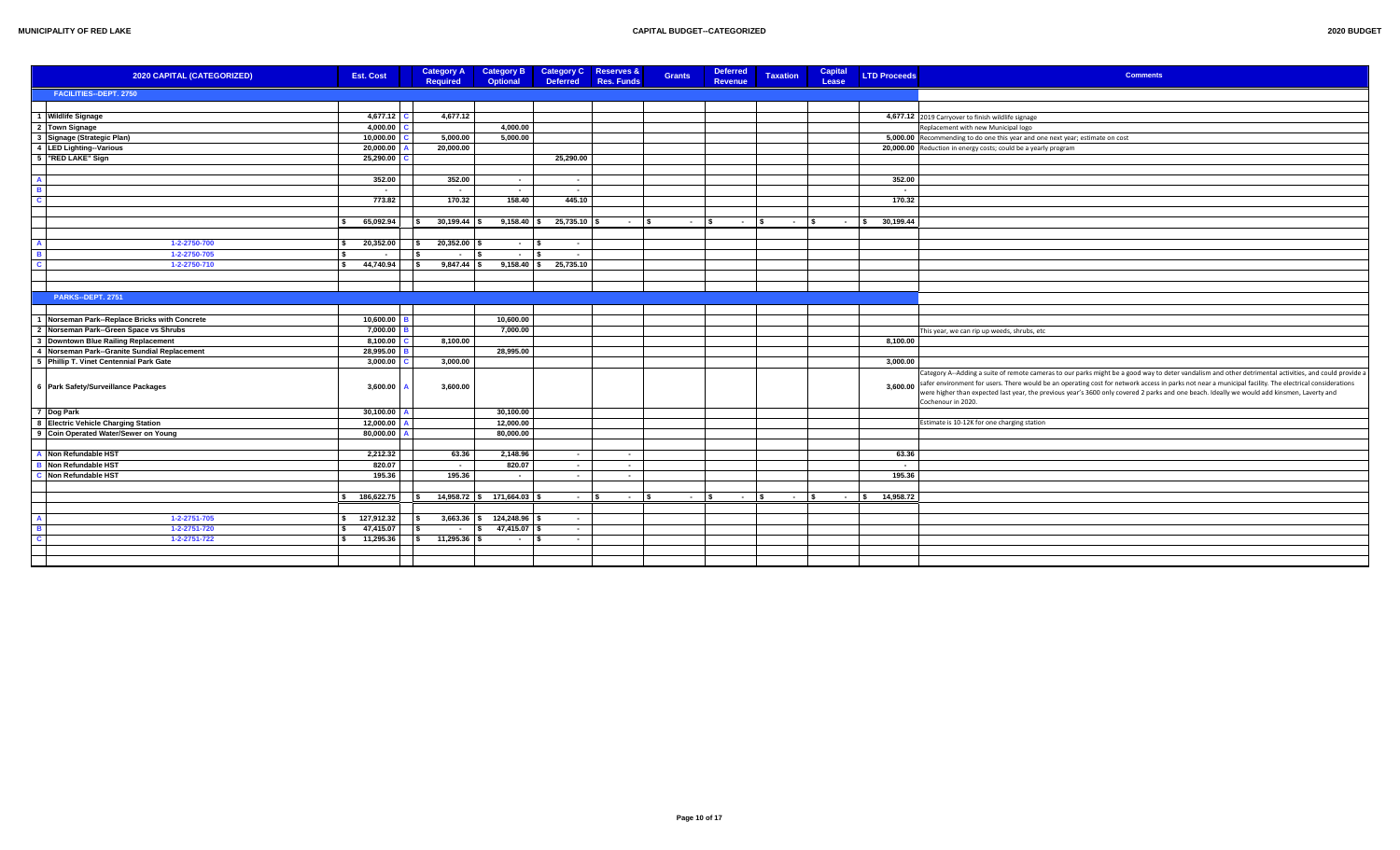| 2020 CAPITAL (CATEGORIZED)                 | <b>Est. Cost</b>    | <b>Category A</b>        |               | Category B Category C Reserves & |               | Grants | Deferred                     | <b>Taxation</b>      | Capital     | <b>LTD Proceeds</b> | <b>Comments</b>                                                  |
|--------------------------------------------|---------------------|--------------------------|---------------|----------------------------------|---------------|--------|------------------------------|----------------------|-------------|---------------------|------------------------------------------------------------------|
|                                            |                     | <b>Required</b>          | Optional      | <b>Deferred</b>                  | Res. Funds    |        | Revenue                      |                      | Lease       |                     |                                                                  |
| MUNICIPAL OFFICE--DEPT. 2754               |                     |                          |               |                                  |               |        |                              |                      |             |                     |                                                                  |
|                                            |                     |                          |               |                                  |               |        |                              |                      |             |                     |                                                                  |
| 1 Carpet--front office area                | 14,800.00           | 14,800.00                |               |                                  |               |        |                              |                      |             | 14,800.00           |                                                                  |
| 2 Carpet--back office area                 | 13,440.00           | 13,440.00                |               |                                  |               |        |                              |                      |             | 13,440.00           |                                                                  |
| 3 Remove Paving Stones/Pour concrete       | 9,500.00            |                          | 9,500.00      |                                  |               |        |                              |                      |             |                     | 2019 item--deferred from prior year (\$7,500 budgeted in 2019)   |
| 4 Repair/Resink Lamps in Front of Building | 2,000.00            |                          | 2,000.00      |                                  |               |        |                              |                      |             |                     |                                                                  |
| 5 Geothermal pump                          | 3,950.00            | 3,950.00                 |               |                                  |               |        | 3,950.00                     |                      |             |                     | Pump died, had to be replaced                                    |
| 6 Repair/Repaint Siding                    | 26,471.87           |                          | 26,471.87     |                                  |               |        |                              |                      |             |                     |                                                                  |
|                                            |                     |                          |               |                                  |               |        |                              |                      |             |                     |                                                                  |
|                                            |                     |                          |               |                                  |               |        |                              |                      |             |                     |                                                                  |
| A Non Refundable HST                       | 1,067.65            | 566.54                   | 501.10        | $\sim$ $-$                       | $\sim$        |        | 69.52                        |                      |             | 497.02              |                                                                  |
| Non Refundable HST                         | $\sim$              | $\sim$ $-$               | $\sim$ $-$    | $\sim$ 10 $\pm$                  | $\sim$ $-$    |        | $\sim$ $-$                   |                      |             | $\sim$              |                                                                  |
| Non Refundable HST                         | $\sim$              | $\sim$ $-$               | $\sim$        | $\sim 10^{-1}$                   | $\sim$        |        | $\sim$                       |                      |             | $\sim$              |                                                                  |
| Non Refundable HST                         | 167.20              | $\sim$                   | 167.20        | <b>Contract</b>                  | $\sim$        |        | $\sim$ $-$                   |                      |             | $\sim$              |                                                                  |
|                                            |                     |                          |               |                                  |               |        |                              |                      |             |                     |                                                                  |
|                                            | \$71,396.72         | $32,756.54$ \$<br>s.     | 38,640.17 \$  | $ \sqrt{s}$                      | $\sim$ $\sim$ |        | $\frac{1}{5}$ 4,019.52 \$    | $\sim$ $\sim$ $\sim$ |             | $-$ \$ 28,737.02    |                                                                  |
|                                            |                     |                          |               |                                  |               |        |                              |                      |             |                     |                                                                  |
| 1-2-2754-700                               | 61,729.52<br>$\sim$ | 32,756.54<br>-S          | 28,972.97 \$  | - 1\$                            | $\sim$        |        |                              |                      |             |                     |                                                                  |
| 1-2-2754-703                               | $\sim$              | - S<br>$\sim$ $-$        | $ \sqrt{ }$   | - 1\$                            | $\sim$        |        |                              |                      |             |                     |                                                                  |
| 1-2-2754-705                               | l s<br>$\sim$       | ١s<br>$ \sqrt{s}$        | $ \sqrt{5}$   | $ \sqrt{s}$                      | $\sim$        |        |                              |                      |             |                     |                                                                  |
| 1-2-2754-709                               | 9,667.20<br>l s     | $ \vert$ s<br>l S        | $9,667.20$ \$ | $\sim 10^{-11}$                  | $\sim$ $-$    |        |                              |                      |             |                     |                                                                  |
|                                            |                     |                          |               |                                  |               |        |                              |                      |             |                     |                                                                  |
|                                            |                     |                          |               |                                  |               |        |                              |                      |             |                     |                                                                  |
|                                            |                     |                          |               |                                  |               |        |                              |                      |             |                     |                                                                  |
| BEACHES--DEPT. 2755                        |                     |                          |               |                                  |               |        |                              |                      |             |                     |                                                                  |
|                                            |                     |                          |               |                                  |               |        |                              |                      |             |                     |                                                                  |
| Kinsmen Beach Equipment                    | 29,716.42           | 29,716.42                |               |                                  |               |        |                              |                      |             | 29,716.42           |                                                                  |
|                                            |                     |                          |               |                                  |               |        |                              |                      |             |                     |                                                                  |
|                                            |                     |                          |               |                                  |               |        |                              |                      |             |                     |                                                                  |
|                                            |                     |                          |               |                                  |               |        |                              |                      |             |                     |                                                                  |
| Non Refundable HST                         | 523.01              | 523.01                   | $\sim$        | $\sim$ $-$                       |               |        |                              |                      |             | 523.01              |                                                                  |
|                                            |                     |                          |               |                                  |               |        |                              |                      |             |                     |                                                                  |
|                                            | 30,239.42           | $30,239.42$ \$<br>$\sim$ | $ \sqrt{5}$   | $ \vert$ s                       | $ s$          |        | $ s$<br>$\sim$ $\sim$ $\sim$ | $-$ \$               |             | $-$ \$ 30,239.42    |                                                                  |
|                                            |                     |                          |               |                                  |               |        |                              |                      |             |                     |                                                                  |
| 1-2-2755-705                               | 30,239.42           | 30,239.42                | $\sim$ $-$    | $\sim$                           |               |        |                              |                      |             | 30,239.42           |                                                                  |
|                                            |                     |                          |               |                                  |               |        |                              |                      |             |                     |                                                                  |
|                                            |                     |                          |               |                                  |               |        |                              |                      |             |                     |                                                                  |
| DOCKS--DEPT. 2756                          |                     |                          |               |                                  |               |        |                              |                      |             |                     |                                                                  |
|                                            |                     |                          |               |                                  |               |        |                              |                      |             |                     |                                                                  |
| <b>Cochenour Dock</b>                      | 20,000.00           |                          |               | 20,000.00                        |               |        |                              |                      |             |                     | - Dock badly twisting, level off cribbing and put on new decking |
|                                            |                     |                          |               |                                  |               |        |                              |                      |             |                     | Deferred to 2021                                                 |
|                                            |                     |                          |               |                                  |               |        |                              |                      |             |                     |                                                                  |
|                                            |                     |                          |               |                                  |               |        |                              |                      |             |                     |                                                                  |
| Non Refundable HST                         | 352.00              | $\sim$                   | $\sim$        | 352.00                           |               |        |                              |                      |             | $\sim$              |                                                                  |
|                                            |                     |                          |               |                                  |               |        |                              |                      |             |                     |                                                                  |
|                                            | 20,352.00           | l Si<br>- 1\$            | $ s$          | $20,352.00$ \$                   | $ s$          |        | $ s$<br>$ \sqrt{5}$          | $ s$                 | $ \sqrt{s}$ | $\sim$ 100 $\sim$   |                                                                  |
|                                            |                     |                          |               |                                  |               |        |                              |                      |             |                     |                                                                  |
|                                            |                     |                          |               |                                  |               |        |                              |                      |             |                     |                                                                  |
| 1-2-2756-705                               | 20,352.00           | $\sim$                   | $\sim$        | 20,352.00                        |               |        |                              |                      |             |                     |                                                                  |
|                                            |                     |                          |               |                                  |               |        |                              |                      |             |                     |                                                                  |
|                                            |                     |                          |               |                                  |               |        |                              |                      |             |                     |                                                                  |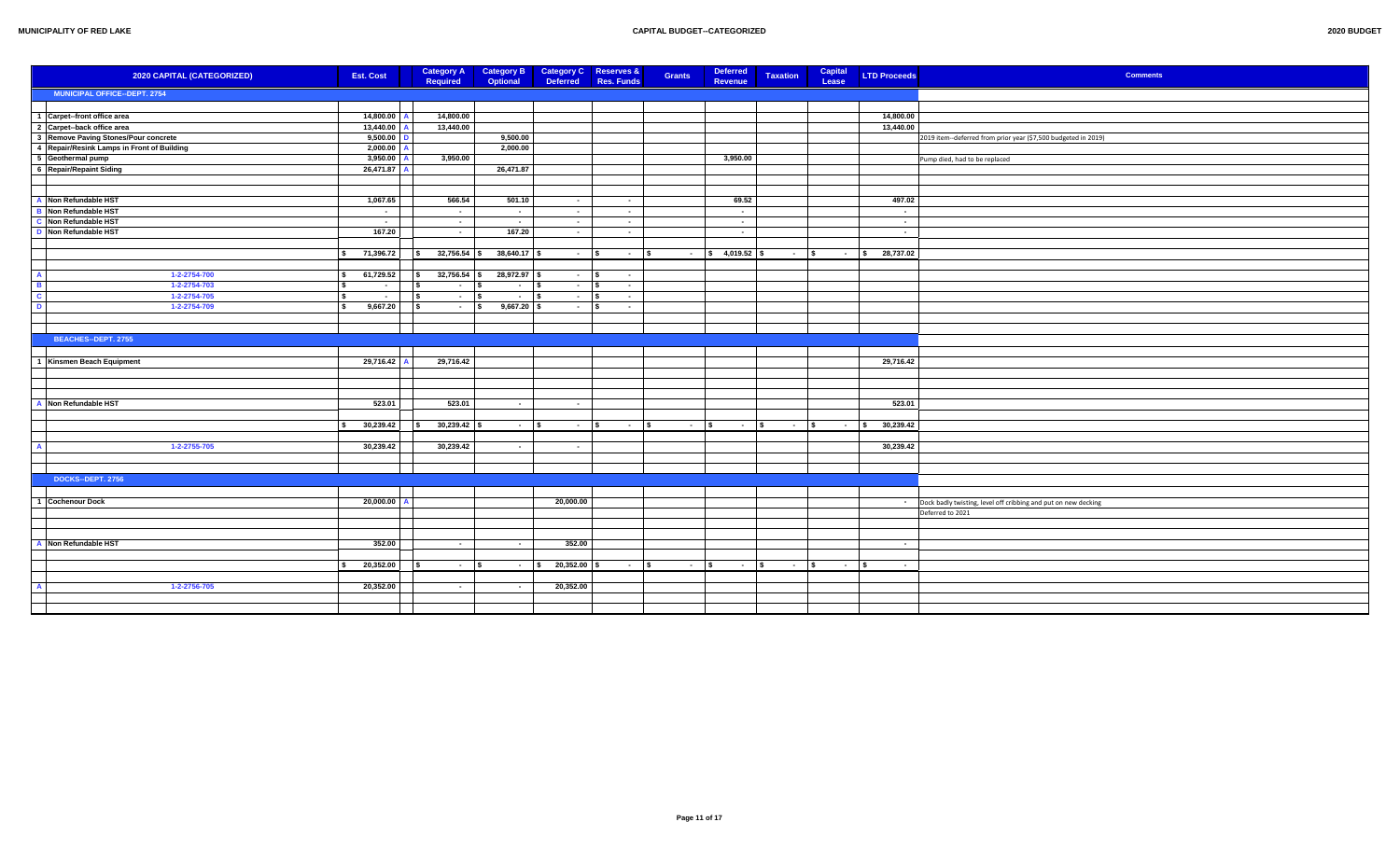| 2020 CAPITAL (CATEGORIZED)               | <b>Est. Cost</b>         | <b>Category A</b><br>Required | <b>Category B</b><br>Optional |             | <b>Category C</b> Reserves &<br>Deferred Res. Funds | <b>Grants</b> | Deferred<br>Revenue | <b>Taxation</b> | Capital<br>Lease | <b>LTD Proceeds</b> | <b>Comments</b>                                              |
|------------------------------------------|--------------------------|-------------------------------|-------------------------------|-------------|-----------------------------------------------------|---------------|---------------------|-----------------|------------------|---------------------|--------------------------------------------------------------|
| <b>RECREATION CLUSTER--DEPT. 2757</b>    |                          |                               |                               |             |                                                     |               |                     |                 |                  |                     |                                                              |
|                                          |                          |                               |                               |             |                                                     |               |                     |                 |                  |                     |                                                              |
| 1 Ballfield Light Pole Replacement (x 2) | 40,000.00                | 40,000.00                     |                               |             |                                                     |               |                     |                 |                  |                     | 40,000.00 Result of Axis Inspection Group Report             |
| 2 Market Pavilion Landscaping            | 10,000.00                | 10,000.00                     |                               |             |                                                     |               |                     |                 |                  | 10,000.00           |                                                              |
| 3 Paving opt 1                           | 31,000.00                |                               | 31,000.00                     |             |                                                     |               |                     |                 |                  |                     | Temporary fix, but Pavilion is still sticking out of ground  |
| 4 Paving opt 2                           | 126,000.00               |                               | 126,000.00                    |             |                                                     |               |                     |                 |                  |                     | If we get approval in the above grant of \$5.3M              |
| 5 Storm Drains (Req' w/. Opt 2)          | 10,000.00                |                               | 10,000.00                     |             |                                                     |               |                     |                 |                  |                     | If we get approval in the above grant of \$5.3M              |
| 6 Pavilion Ice/Snow Falling Fix          | 90,000.00                | 90.000.00                     |                               |             |                                                     |               |                     |                 |                  | 90,000.00           |                                                              |
| 7 Cochenour Ballfield                    |                          |                               |                               |             |                                                     |               |                     |                 |                  |                     | Placeholder; in strategic plan, unsure on what the vision is |
|                                          |                          |                               |                               |             |                                                     |               |                     |                 |                  |                     |                                                              |
| Non Refundable HST                       | 2,288.00                 | 2,288.00                      | $\sim$                        | $\sim$      |                                                     |               |                     |                 |                  | 2,288.00            |                                                              |
| Non Refundable HST                       |                          | $\sim$                        | $\sim$                        | . .         |                                                     |               |                     |                 |                  | . .                 |                                                              |
| Non Refundable HST                       | $\blacksquare$           | $\sim$                        | $\sim$ $-$                    | $\sim$      |                                                     |               |                     |                 |                  | $\sim$              |                                                              |
| Non Refundable HST                       | 3,115.20                 | 176.00                        | 2,939.20                      | $\sim$      |                                                     |               |                     |                 |                  | 176.00              |                                                              |
|                                          |                          |                               |                               |             |                                                     |               |                     |                 |                  |                     |                                                              |
|                                          | 312,403.20               |                               | 142,464.00   \$ 169,939.20    | $ \sqrt{2}$ | $\sim$ $-$                                          | $\sim$        | $\sim 100$          | $ \sqrt{S}$     | $ \sim$          | 142,464.00          |                                                              |
|                                          |                          |                               |                               |             |                                                     |               |                     |                 |                  |                     |                                                              |
| 1-2-2757-705                             | 132,288.00               | 132,288.00 \$                 | $\sim$                        |             |                                                     |               |                     |                 |                  |                     |                                                              |
| 1-2-2757-706                             | $\overline{\phantom{a}}$ | $\sim$                        | $\sim$                        | $\sim$      |                                                     |               |                     |                 |                  |                     |                                                              |
| 1-2-2757-711                             |                          | $\sim$                        | $\blacksquare$                | $\sim$      |                                                     |               |                     |                 |                  |                     |                                                              |
| 1-2-2757-720                             | 180,115.20               |                               | 10,176.00 \$ 169,939.20       |             |                                                     |               |                     |                 |                  |                     |                                                              |
|                                          |                          |                               |                               |             |                                                     |               |                     |                 |                  |                     |                                                              |
|                                          |                          |                               |                               |             |                                                     |               |                     |                 |                  |                     |                                                              |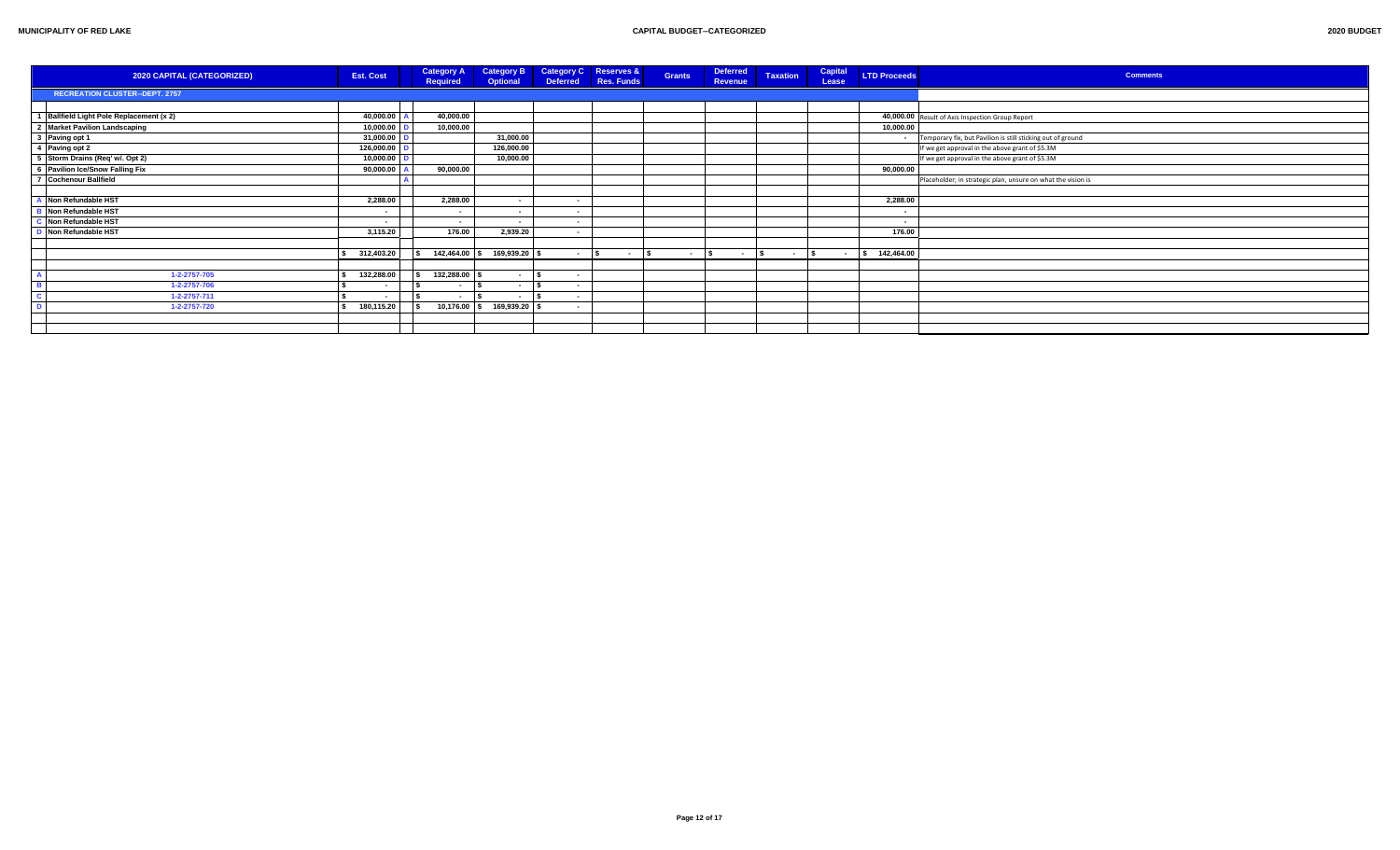| 2020 CAPITAL (CATEGORIZED)        | <b>Est. Cost</b> | <b>Category A</b><br>Required      | <b>Category B</b><br>Optional | <b>Category C</b><br><b>Reserves &amp;</b><br>Deferred<br>Res. Funds | Grants      | Deferred<br>Taxation<br>Revenue | Capital<br><b>LTD Proceeds</b><br>Lease | <b>Comments</b> |
|-----------------------------------|------------------|------------------------------------|-------------------------------|----------------------------------------------------------------------|-------------|---------------------------------|-----------------------------------------|-----------------|
| CEMETERY--DEPT. 2786              |                  |                                    |                               |                                                                      |             |                                 |                                         |                 |
|                                   |                  |                                    |                               |                                                                      |             |                                 |                                         |                 |
| 1 Ground Improvements             | 10,000.00        | 10,000.00                          |                               |                                                                      |             |                                 | 10,000.00                               |                 |
|                                   |                  |                                    |                               |                                                                      |             |                                 |                                         |                 |
|                                   |                  |                                    |                               |                                                                      |             |                                 |                                         |                 |
| A Non Refundable HST              | $\sim$           | $\sim$                             | $\sim 100$                    | $\sim$ $-$                                                           |             |                                 | $\sim$                                  |                 |
| <b>B</b> Non Refundable HST       | 176.00           | 176.00                             | $\sim$ $-$                    | $\sim$ $-$                                                           |             |                                 | 176.00                                  |                 |
|                                   |                  |                                    |                               |                                                                      |             |                                 |                                         |                 |
|                                   | 10,176.00        | 10,176.00 \$                       | $ \sqrt{s}$                   | $\sim$ $\sim$ $\sim$ $\sim$<br>$\sim$ $\sim$ $\sim$                  |             |                                 | 10,176.00                               |                 |
|                                   |                  |                                    |                               |                                                                      |             |                                 |                                         |                 |
| 1-2-2786-705                      | $\sim$           | $\overline{\phantom{a}}$<br>$\sim$ | l s<br><b>Contract</b>        | \$.<br>$\sim$ $-$                                                    |             |                                 |                                         |                 |
| 1-2-2786-720                      | 10,176.00        | $10,176.00$ \$<br>$\sim$           | $ \sqrt{s}$                   | $\sim$ 100 $\mu$                                                     |             |                                 |                                         |                 |
|                                   |                  |                                    |                               |                                                                      |             |                                 |                                         |                 |
|                                   |                  |                                    |                               |                                                                      |             |                                 |                                         |                 |
| <b>COCHENOUR HALL--DEPT. 2788</b> |                  |                                    |                               |                                                                      |             |                                 |                                         |                 |
|                                   |                  |                                    |                               |                                                                      |             |                                 |                                         |                 |
|                                   |                  |                                    |                               |                                                                      |             |                                 |                                         |                 |
| $\overline{2}$                    |                  |                                    |                               |                                                                      |             |                                 |                                         |                 |
|                                   |                  |                                    |                               |                                                                      |             |                                 |                                         |                 |
| A Non Refundable HST              | $\sim$           | $\sim$                             | $\sim$                        | $\sim$ $-$                                                           |             |                                 |                                         |                 |
| <b>B</b> Non Refundable HST       | $\sim$           | $\sim$                             | $\sim$                        | $\sim$ 100 $\mu$                                                     |             |                                 |                                         |                 |
|                                   |                  |                                    |                               |                                                                      |             |                                 |                                         |                 |
|                                   | $\sim$ $-$       | $\mathsf{s}$<br>$ \sqrt{s}$        | <b>Contract Contract</b>      | $ s$<br>$ s$<br>$\epsilon$                                           | $ \sqrt{5}$ |                                 | $\sim$ 100 $\pm$                        |                 |
|                                   |                  |                                    |                               |                                                                      |             |                                 |                                         |                 |
| 1-2-2788-700                      | $\sim$           | l S<br>$\sim$                      | l S<br><b>Contract</b>        | $\sim$ $-$                                                           |             |                                 |                                         |                 |
| 1-2-2788-705                      | $\sim$           | $\overline{\phantom{a}}$<br>$\sim$ | l s<br>$\sim$ $-$             | $\sim$                                                               |             |                                 |                                         |                 |
|                                   |                  |                                    |                               |                                                                      |             |                                 |                                         |                 |
|                                   |                  |                                    |                               |                                                                      |             |                                 |                                         |                 |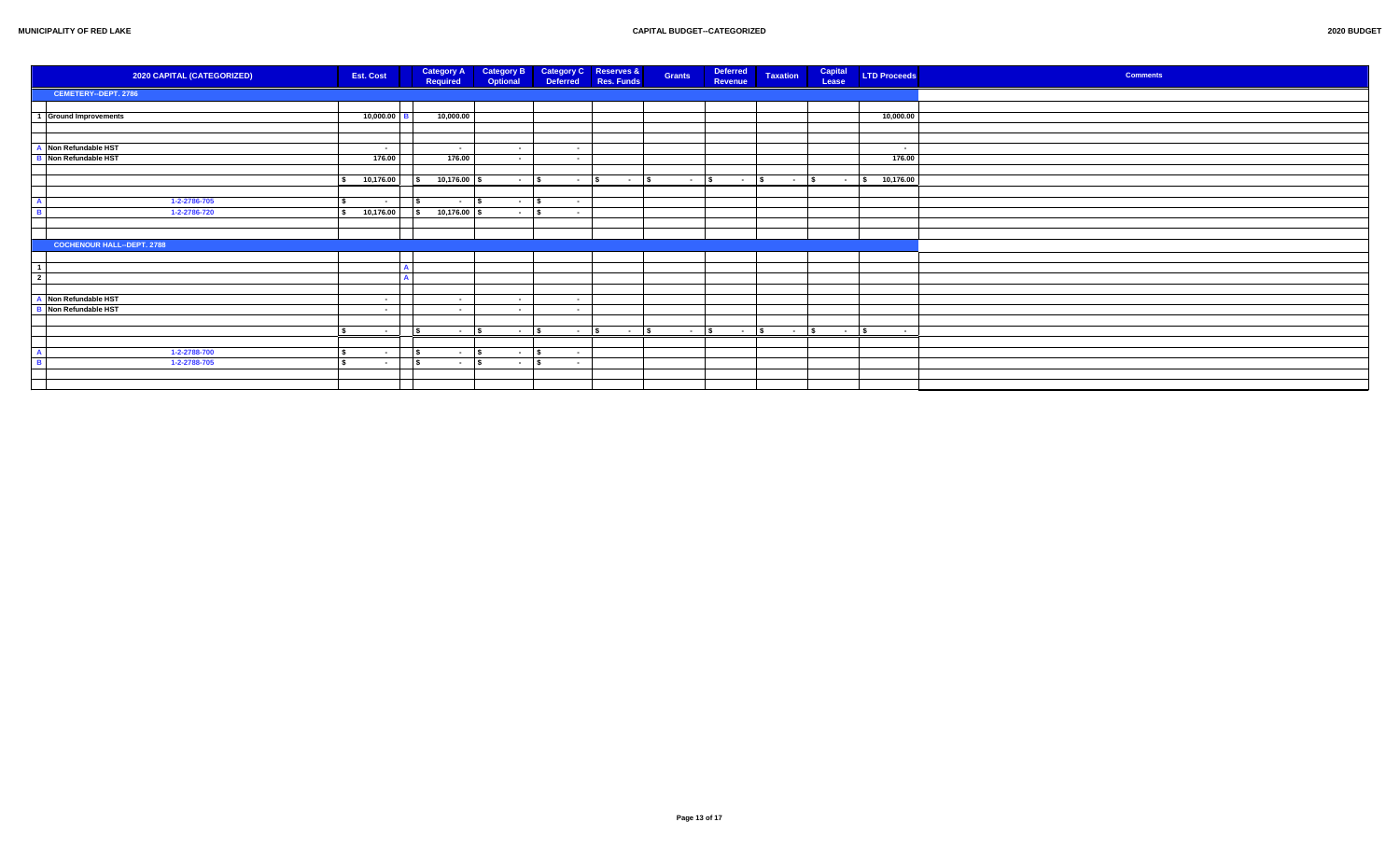|                         | 2020 CAPITAL (CATEGORIZED)            | <b>Est. Cost</b> | <b>Category A</b><br>Required             | <b>Category B</b><br><b>Optional</b> | <b>Category C</b><br><b>Deferred</b> | <b>Reserves &amp;</b><br>Res. Funds | <b>Grants</b>                   | <b>Deferred</b><br>Revenue | <b>Taxation</b> | Capital<br>Lease | <b>LTD Proceeds</b>  | <b>Comments</b>                                                     |
|-------------------------|---------------------------------------|------------------|-------------------------------------------|--------------------------------------|--------------------------------------|-------------------------------------|---------------------------------|----------------------------|-----------------|------------------|----------------------|---------------------------------------------------------------------|
|                         | RED LAKE COMMUNITY CENTRE--DEPT. 2789 |                  |                                           |                                      |                                      |                                     |                                 |                            |                 |                  |                      |                                                                     |
|                         |                                       |                  |                                           |                                      |                                      |                                     |                                 |                            |                 |                  |                      |                                                                     |
|                         | 1 Tool Storage Cabinet/Bench          | 3,948.00         | 3,948.00                                  |                                      |                                      |                                     |                                 |                            |                 |                  | 3,948.00             |                                                                     |
|                         |                                       | 1,196.00         | 1,196.00                                  |                                      |                                      |                                     |                                 |                            |                 |                  |                      | 1,196.00 Proper fuel storage for jerry cans which should be outside |
|                         | 2 Fuel Storage                        | 4,799.00         |                                           | 4,799.00                             |                                      |                                     |                                 |                            |                 |                  |                      | Shop on wheels for tool storage for large jobs                      |
|                         |                                       |                  |                                           |                                      |                                      |                                     |                                 |                            |                 |                  |                      |                                                                     |
|                         |                                       |                  |                                           |                                      |                                      |                                     |                                 |                            |                 |                  |                      |                                                                     |
|                         | A Non Refundable HST                  | $\sim$           | $\sim$                                    | $\sim$                               | $\sim$ $-$                           |                                     |                                 |                            |                 |                  | $\sim$               |                                                                     |
|                         | <b>B</b> Non Refundable HST           | 175.00           | 90.53                                     | 84.46                                | $\sim$                               |                                     |                                 |                            |                 |                  | 90.53                |                                                                     |
|                         |                                       |                  |                                           |                                      |                                      |                                     |                                 |                            |                 |                  |                      |                                                                     |
|                         |                                       | 10,118.00        | $5,234.53$ \$<br>$\overline{\phantom{a}}$ | 4,883.46                             | $\sim$ $-$                           | $\overline{\phantom{a}}$<br>$\sim$  | $\overline{\mathbf{s}}$<br>$ s$ | $ s$                       | $ \sqrt{s}$     | $\sim$ $-$       | 5,234.53<br><b>S</b> |                                                                     |
|                         |                                       |                  |                                           |                                      |                                      |                                     |                                 |                            |                 |                  |                      |                                                                     |
|                         | 1-2-2789-700                          | $\sim$           | l s<br>$\sim$                             | $\overline{\phantom{a}}$<br>$ \sim$  | $\sim$ $-$                           |                                     |                                 |                            |                 |                  |                      |                                                                     |
| $\overline{\mathbf{B}}$ | 1-2-2789-705                          | 10,118.00        | $5,234.53$ \$<br>$\overline{\phantom{a}}$ | 4,883.46 \$                          | $\sim$                               |                                     |                                 |                            |                 |                  |                      |                                                                     |
|                         |                                       |                  |                                           |                                      |                                      |                                     |                                 |                            |                 |                  |                      |                                                                     |
|                         |                                       |                  |                                           |                                      |                                      |                                     |                                 |                            |                 |                  |                      |                                                                     |
|                         | ARENA--DEPT.2790                      |                  |                                           |                                      |                                      |                                     |                                 |                            |                 |                  |                      |                                                                     |
|                         |                                       |                  |                                           |                                      |                                      |                                     |                                 |                            |                 |                  |                      |                                                                     |
|                         | 1 Hot Water Storage Tank              | 3,820.00         | 3,820.00                                  |                                      |                                      |                                     |                                 |                            |                 |                  |                      | 3,820.00 Tank failed, had to replace                                |
|                         | 2 Natural Gas Heater                  | 4,174.00         |                                           | 4,174.00                             |                                      |                                     |                                 |                            |                 |                  |                      | Back shop & Zamboni are electric heat - replace to save op costs    |
|                         | 3 Arena Stair/Ramp Repair             | 40,000.00        | 40,000.00                                 |                                      |                                      | 40,000.00                           |                                 |                            |                 |                  |                      |                                                                     |
|                         |                                       |                  |                                           |                                      |                                      |                                     |                                 |                            |                 |                  |                      |                                                                     |
|                         |                                       |                  |                                           |                                      |                                      |                                     |                                 |                            |                 |                  |                      |                                                                     |
|                         | A Non Refundable HST                  | 704.00           | 704.00                                    | $\sim$                               | $\sim$                               | 704.00                              |                                 |                            |                 |                  | $\sim$               |                                                                     |
|                         | <b>B</b> Non Refundable HST           | 140.69           | 67.23                                     | 73.46                                | $\sim$                               | $\sim$                              |                                 |                            |                 |                  | 67.23                |                                                                     |
|                         |                                       |                  |                                           |                                      |                                      |                                     |                                 |                            |                 |                  |                      |                                                                     |
|                         |                                       | 48,838.69        | 44,591.23 \$<br>l s                       | 4,247.46 \$                          | $\sim$ $-$                           | \$40,704.00                         | $\sim 100$                      | ∣\$.<br>$\sim 100$         | $\sim 100$      | $\sim$           | 3,887.23<br>l s      |                                                                     |
|                         |                                       |                  |                                           |                                      |                                      |                                     |                                 |                            |                 |                  |                      |                                                                     |
|                         | 1-2-2790-700                          | 40,704.00        | 40,704.00 \$<br>$\overline{\phantom{a}}$  | $\sim$ $\sim$                        | $\sim$                               |                                     |                                 |                            |                 |                  |                      |                                                                     |
|                         | 1-2-2790-705                          | 8,134.69         | $3,887.23$ \$<br><b>IS</b>                | 4,247.46 \$                          | $\sim$ $-$                           |                                     |                                 |                            |                 |                  |                      |                                                                     |
|                         |                                       |                  |                                           |                                      |                                      |                                     |                                 |                            |                 |                  |                      |                                                                     |
|                         |                                       |                  |                                           |                                      |                                      |                                     |                                 |                            |                 |                  |                      |                                                                     |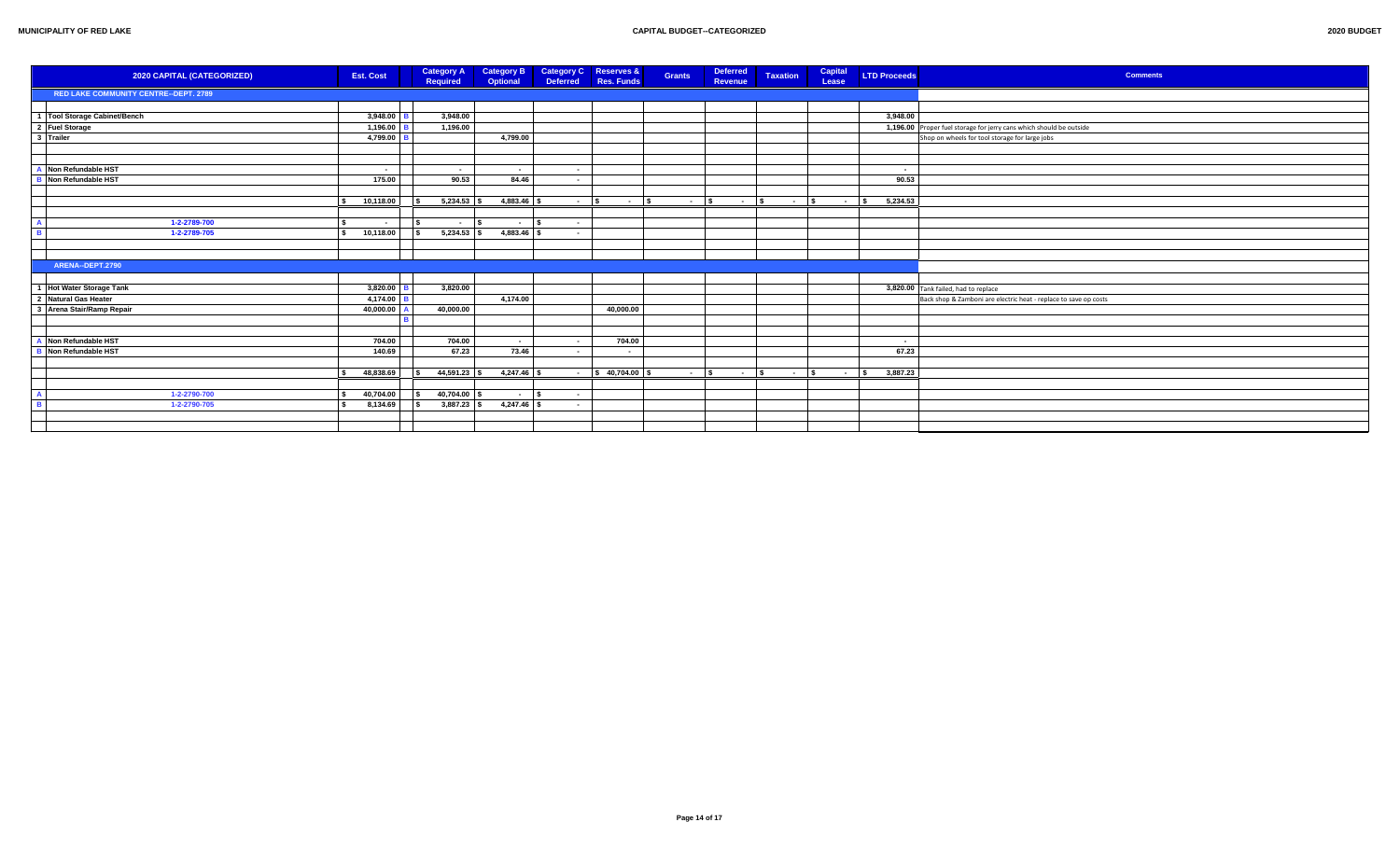| 2020 CAPITAL (CATEGORIZED)         | <b>Est. Cost</b> | <b>Category A</b><br>Required | <b>Category B</b><br>Optional | <b>Deferred</b>          | Category C Reserves &<br>Res. Funds | <b>Grants</b> | <b>Deferred</b><br><b>Revenue</b> | <b>Taxation</b> | Capital<br>Lease | <b>LTD Proceeds</b> | <b>Comments</b>                  |
|------------------------------------|------------------|-------------------------------|-------------------------------|--------------------------|-------------------------------------|---------------|-----------------------------------|-----------------|------------------|---------------------|----------------------------------|
| <b>HERITAGE CENTRE--DEPT. 2800</b> |                  |                               |                               |                          |                                     |               |                                   |                 |                  |                     |                                  |
|                                    |                  |                               |                               |                          |                                     |               |                                   |                 |                  |                     |                                  |
| 1 Boiler Replacement               | 5,078.20         | 5,078.20                      |                               |                          |                                     |               |                                   |                 |                  |                     | 5,078.20 Only one working boiler |
|                                    |                  |                               |                               |                          |                                     |               |                                   |                 |                  |                     |                                  |
|                                    |                  |                               |                               |                          |                                     |               |                                   |                 |                  |                     |                                  |
|                                    |                  |                               |                               |                          |                                     |               |                                   |                 |                  |                     |                                  |
| Non Refundable HST                 | 89.38            | 89.38                         | $\sim$ $-$                    | $\sim$ $-$               |                                     |               |                                   |                 |                  | 89.38               |                                  |
|                                    |                  |                               |                               |                          |                                     |               |                                   |                 |                  |                     |                                  |
|                                    | 5,167.58         | $5,167.58$ \$                 | $\sim 10^{-11}$               | $ \sqrt{s}$              | $\sim$ s                            | $ s$          | $-$ \$                            | $ s$            | $-$ \$           | 5,167.58            |                                  |
|                                    |                  |                               |                               |                          |                                     |               |                                   |                 |                  |                     |                                  |
| 1-2-2800-700                       | 5,167.58         | $5,167.58$ \$                 | $\sim$                        | $\sim$ $-$               |                                     |               |                                   |                 |                  |                     |                                  |
|                                    |                  |                               |                               |                          |                                     |               |                                   |                 |                  |                     |                                  |
|                                    |                  |                               |                               |                          |                                     |               |                                   |                 |                  |                     |                                  |
| LIBRARY--DEPT. 2850                |                  |                               |                               |                          |                                     |               |                                   |                 |                  |                     |                                  |
|                                    |                  |                               |                               |                          |                                     |               |                                   |                 |                  |                     |                                  |
| 1 Windows--Balmertown Library      | 17,564.69        | 17,564.69                     |                               |                          |                                     |               |                                   |                 |                  | 17,564.69           |                                  |
| 2 Siding-Balmertown Library        | 16,959.02        | 16,959.02                     |                               |                          |                                     |               |                                   |                 |                  | 16,959.02           |                                  |
|                                    |                  |                               |                               |                          |                                     |               |                                   |                 |                  |                     |                                  |
|                                    |                  |                               |                               |                          |                                     |               |                                   |                 |                  |                     |                                  |
| Non Refundable HST                 | 607.62           | 607.62                        | $\sim$                        | $\sim$ $-$               |                                     |               |                                   |                 |                  | 607.62              |                                  |
|                                    | 35,131.33        | $35,131.33$ \$                |                               | <b>Contract Contract</b> | ١s<br>$\sim 100$ km s $^{-1}$       |               |                                   |                 |                  | 35,131.33           |                                  |
|                                    |                  |                               | $\sim 100$ m $^{-1}$          |                          |                                     |               |                                   |                 |                  |                     |                                  |
|                                    |                  |                               |                               |                          |                                     |               |                                   |                 |                  |                     |                                  |
| 1-2-2850-700                       | 35,131.33        | $35,131.33$ \$                | $\sim$ $-$                    | $\sim$ 100 $\pm$         |                                     |               |                                   |                 |                  |                     |                                  |
|                                    |                  |                               |                               |                          |                                     |               |                                   |                 |                  |                     |                                  |
|                                    |                  |                               |                               |                          |                                     |               |                                   |                 |                  |                     |                                  |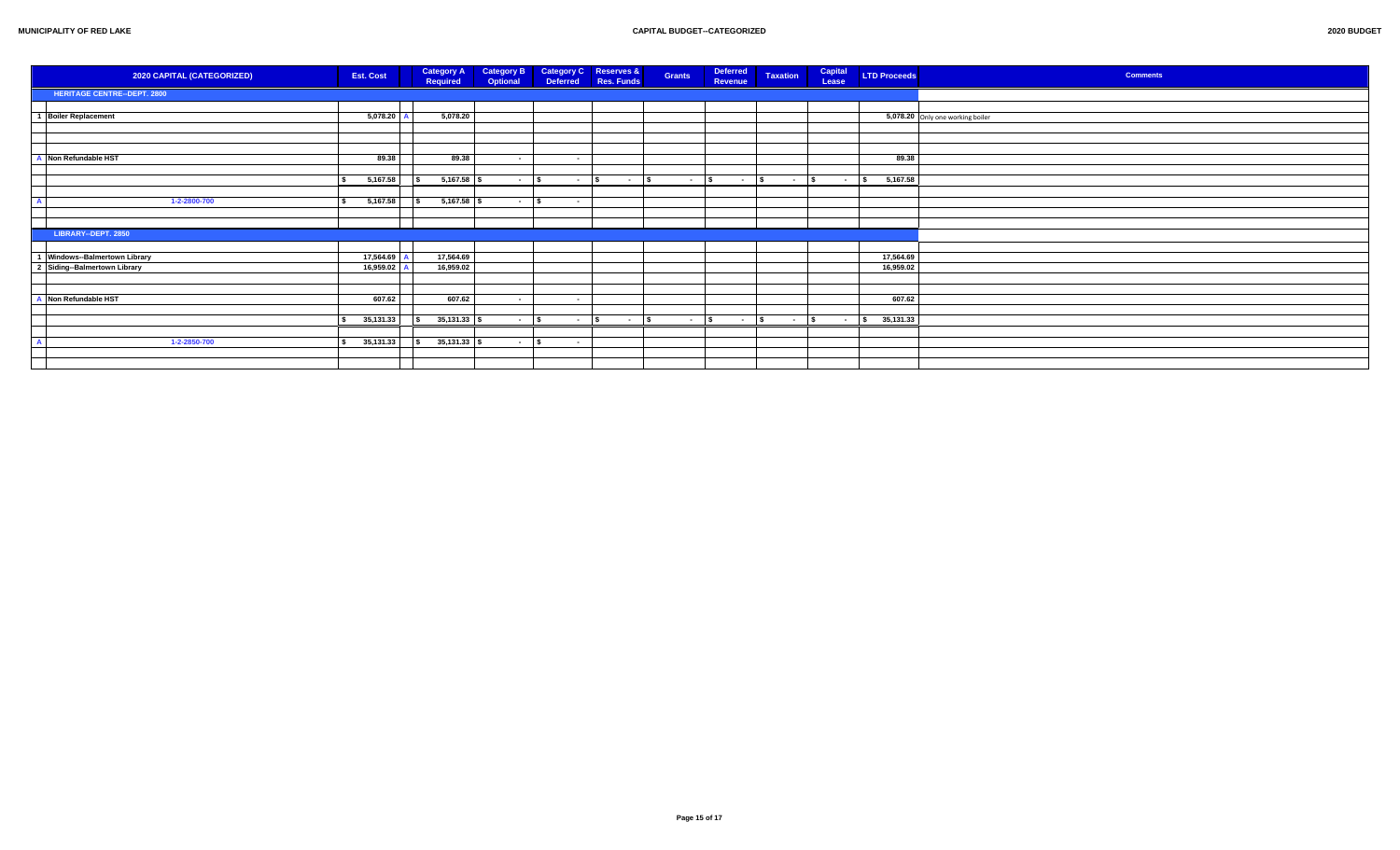| 2020 CAPITAL (CATEGORIZED)                          | <b>Est. Cost</b>                                   | <b>Category A</b><br><b>Required</b>               | <b>Category B</b><br>Optional | <b>Category C</b> Reserves &<br><b>Deferred</b> | Res. Funds | <b>Deferred</b><br><b>Grants</b><br><b>Revenue</b> |                                    | <b>Taxation</b>      | Capital<br>Lease | <b>LTD Proceeds</b> | <b>Comments</b>                                                                                             |
|-----------------------------------------------------|----------------------------------------------------|----------------------------------------------------|-------------------------------|-------------------------------------------------|------------|----------------------------------------------------|------------------------------------|----------------------|------------------|---------------------|-------------------------------------------------------------------------------------------------------------|
| <b>RESIDENTIAL PROPERTY DEVELOPMENT--DEPT. 2955</b> |                                                    |                                                    |                               |                                                 |            |                                                    |                                    |                      |                  |                     |                                                                                                             |
|                                                     |                                                    |                                                    |                               |                                                 |            |                                                    |                                    |                      |                  |                     |                                                                                                             |
| 1 Block G-Road Access                               | 4,000.00                                           | 4,000.00                                           |                               |                                                 |            |                                                    | 4,000.00                           |                      |                  |                     | Gas Tax                                                                                                     |
| 2 Block G--Water (to Lot Line)                      | 25,000.00                                          | 25,000.00                                          |                               |                                                 |            | 25,000.00                                          |                                    |                      |                  |                     | Gas Tax                                                                                                     |
| 3 Block G--Sewage (to Lot Line)                     | 15,000.00                                          | 15,000.00                                          |                               |                                                 |            | 15,000.00                                          |                                    |                      |                  |                     | Gas Tax                                                                                                     |
|                                                     |                                                    |                                                    |                               |                                                 |            |                                                    |                                    |                      |                  |                     |                                                                                                             |
|                                                     |                                                    |                                                    |                               |                                                 |            |                                                    |                                    |                      |                  |                     |                                                                                                             |
|                                                     |                                                    |                                                    |                               |                                                 |            |                                                    |                                    |                      |                  |                     |                                                                                                             |
| Non Refundable HST                                  | 70.40                                              | 70.40                                              | $\sim$                        | $\sim$                                          | $\sim$ $-$ |                                                    | 70.40                              |                      |                  |                     |                                                                                                             |
|                                                     | 264.00                                             | 264.00                                             | $\sim$                        | $\sim$                                          | $\sim$     |                                                    | 264.00                             |                      |                  |                     |                                                                                                             |
| C Non Refundable HST                                | 440.00                                             | 440.00                                             | $\sim$                        | $\sim$                                          | $\sim$     |                                                    | 440.00                             |                      |                  |                     |                                                                                                             |
| <b>D</b> Non Refundable HST                         | $\sim$                                             | $\sim$ $-$                                         | $\sim$ $-$                    | $\sim 100$                                      | $\sim$ $-$ |                                                    | $\sim$ $-$                         |                      |                  |                     |                                                                                                             |
|                                                     |                                                    |                                                    |                               |                                                 |            |                                                    |                                    |                      |                  |                     |                                                                                                             |
|                                                     | 44,774.40<br>$\ddot{\phantom{1}}$                  | 44,774.40<br>$\mathbf{s}$                          | $\sim$ $-$                    | $ \sim$<br>l S                                  | $ \sim$    | $\frac{1}{5}$ 44,774.40 \$                         |                                    | $\sim$ $\sim$ $\sim$ | $ \sqrt{s}$      | $\sim$ $-$          |                                                                                                             |
|                                                     |                                                    |                                                    |                               |                                                 |            |                                                    |                                    |                      |                  |                     |                                                                                                             |
| 1-2-2955-706                                        | 4,070.40<br>∣\$.                                   | $\mathbf{s}$                                       | $\sim$ $-$                    | ۱s<br>$\sim$                                    |            |                                                    |                                    |                      |                  |                     |                                                                                                             |
| 1-2-2955-707                                        | 15,264.00<br>l s                                   | $15,264.00$ \$<br>\$                               | $\sim$                        | l s<br>$\sim 100$                               |            |                                                    |                                    |                      |                  |                     |                                                                                                             |
| 1-2-2955-708                                        | 25,440.00                                          | $25,440.00$ \$<br>l S                              | $\sim$ $-$                    | l s<br>$\sim$ $-$                               |            |                                                    |                                    |                      |                  |                     |                                                                                                             |
| 1-2-2955-711                                        | $\sim$ 1                                           | $\overline{\phantom{a}}$<br>$ \sim$                | $\sim$ $-$                    | $\overline{\phantom{a}}$<br>$\sim 100$          |            |                                                    |                                    |                      |                  |                     |                                                                                                             |
|                                                     |                                                    |                                                    |                               |                                                 |            |                                                    |                                    |                      |                  |                     |                                                                                                             |
|                                                     |                                                    |                                                    |                               |                                                 |            |                                                    |                                    |                      |                  |                     |                                                                                                             |
| AIRPORT-DEPT. 2970                                  |                                                    |                                                    |                               |                                                 |            |                                                    |                                    |                      |                  |                     |                                                                                                             |
|                                                     |                                                    |                                                    |                               |                                                 |            |                                                    |                                    |                      |                  |                     |                                                                                                             |
| 1 Runway/Apron Rehabilitation                       | 2,165,197.89                                       | 2,165,197.89                                       |                               |                                                 |            | 2,165,197.89                                       |                                    |                      |                  |                     | <b>ACAP</b> funded                                                                                          |
| 2 Heat Pump Replacement                             | 30,397.00                                          | 30,397.00                                          |                               |                                                 |            |                                                    |                                    |                      |                  |                     | 30,397.00 Failure imminent on existing heat pump - report sent to Airport Manager                           |
| 3 Pay Park Machine Upgrades                         | 28,500.00                                          | 28,500.00                                          |                               |                                                 |            |                                                    |                                    |                      |                  |                     | 28,500.00 Software obsolete - not always working - revenue being lost                                       |
| 4 Annual Crack Sealing and Repair (Apron)           | 10,000.00<br>87.000.00                             | 10,000.00                                          |                               |                                                 |            |                                                    |                                    |                      |                  |                     | 10,000.00 Apron areas not eligible for ACAP funding. Three years since Apron Pavement maintenance was done. |
| 5 Tractor<br>6 Crane Mower                          | 55,625.00                                          |                                                    | 87,000.00<br>55,625.00        |                                                 |            |                                                    |                                    |                      |                  |                     | Can be operated from new tractor or existing tractor (90% Public Works and 10% Airport)                     |
| 7 Rotary Lawn Mower                                 | 40,000.00                                          | 40,000.00                                          |                               |                                                 | 40,000.00  |                                                    |                                    |                      |                  |                     |                                                                                                             |
|                                                     |                                                    |                                                    |                               |                                                 |            |                                                    |                                    |                      |                  |                     |                                                                                                             |
|                                                     | $\frac{1}{2}$ \$ 2,416,719.89                      | $\frac{1}{2}$ \$ 2,274,094.89 \ \$ 142,625.00 \ \$ |                               |                                                 |            | $\frac{1}{2}$ \$ 40,000.00 \$ 2,165,197.89 \$      | $ \vert s \vert$ - $\vert s \vert$ |                      | $ \sqrt{S}$      | 68,897.00           |                                                                                                             |
|                                                     |                                                    |                                                    |                               |                                                 |            |                                                    |                                    |                      |                  |                     |                                                                                                             |
| 1-2-2970-705                                        | \$241,522.00                                       | $\sqrt{S}$                                         | $98,897.00$ \$ 142,625.00 \$  | $\sim 100$                                      |            |                                                    |                                    |                      |                  |                     |                                                                                                             |
| 1-2-2970-706                                        | IS.<br>$\sim$ $\sim$                               | $\overline{\phantom{a}}$<br>$ \sqrt{s}$            | $\sim$ $-$                    | IS.<br>$\sim$ $-$                               |            |                                                    |                                    |                      |                  |                     |                                                                                                             |
| 1-2-2970-716                                        | l s<br>$\sim$ $\sim$ $\sim$                        | $\mathsf{S}$<br>$ \sqrt{s}$                        | $\sim$ $-$                    | l s<br>$\sim 100$                               |            |                                                    |                                    |                      |                  |                     |                                                                                                             |
| 1-2-2970-720                                        | $\vert$ \$ 2,175,197.89 $\vert$ \$ 2,175,197.89 \$ |                                                    | $\sim$                        | l s<br>$\sim$                                   |            |                                                    |                                    |                      |                  |                     |                                                                                                             |
|                                                     |                                                    |                                                    |                               |                                                 |            |                                                    |                                    |                      |                  |                     |                                                                                                             |
| HST 100% Refundable                                 |                                                    |                                                    |                               |                                                 |            |                                                    |                                    |                      |                  |                     |                                                                                                             |
|                                                     |                                                    |                                                    |                               |                                                 |            |                                                    |                                    |                      |                  |                     |                                                                                                             |
|                                                     |                                                    |                                                    |                               |                                                 |            |                                                    |                                    |                      |                  |                     |                                                                                                             |
|                                                     |                                                    |                                                    |                               |                                                 |            |                                                    |                                    |                      |                  |                     |                                                                                                             |